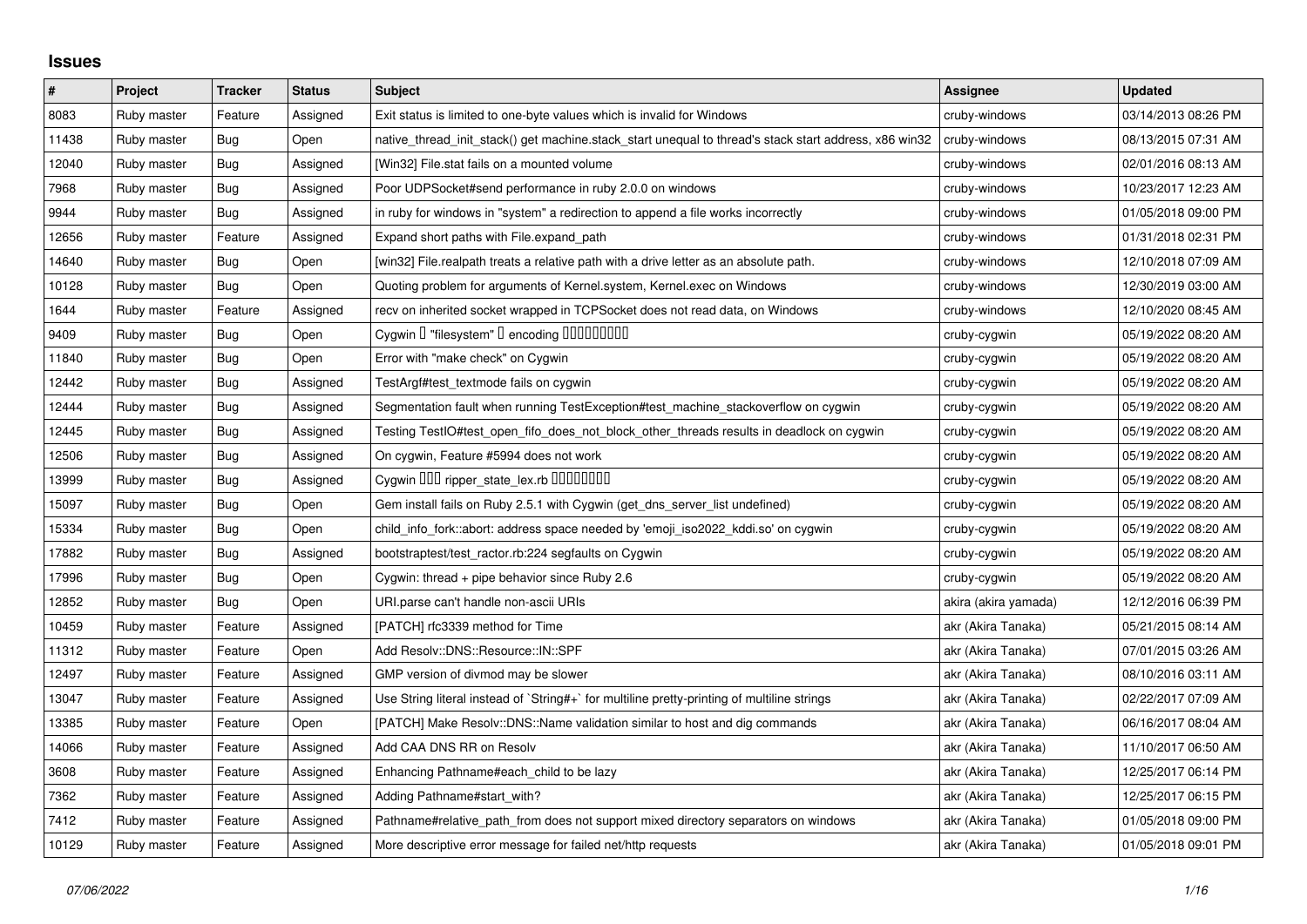| $\vert$ # | Project     | <b>Tracker</b> | <b>Status</b> | <b>Subject</b>                                                                                              | <b>Assignee</b>                     | <b>Updated</b>      |
|-----------|-------------|----------------|---------------|-------------------------------------------------------------------------------------------------------------|-------------------------------------|---------------------|
| 10580     | Ruby master | Bug            | Open          | TestProcess#test_deadlock_by_signal_at_forking fails on ARM                                                 | akr (Akira Tanaka)                  | 12/30/2019 03:00 AM |
| 16985     | Ruby master | Feature        | Open          | Improve `pp` for `Hash` and `String`                                                                        | akr (Akira Tanaka)                  | 06/26/2020 09:51 AM |
| 17154     | Ruby master | Misc           | Open          | Update Pathname Documentation to Clarify Expected Behavior                                                  | akr (Akira Tanaka)                  | 09/05/2020 01:18 PM |
| 10637     | Ruby master | Feature        | Assigned      | Puppet orchestration on vagrant fails with Error: Non-HTTP proxy URI                                        | akr (Akira Tanaka)                  | 09/23/2020 10:23 PM |
| 17173     | Ruby master | Feature        | Open          | open-uri I ciphers IIIIIII                                                                                  | akr (Akira Tanaka)                  | 09/25/2020 09:17 AM |
| 11322     | Ruby master | Feature        | Assigned      | OpenUri: RuntimeError: HTTP redirection loop                                                                | akr (Akira Tanaka)                  | 11/13/2020 03:52 AM |
| 14922     | Ruby master | Feature        | Assigned      | Resolv getaddresses ignores AAAA records for IPv6                                                           | akr (Akira Tanaka)                  | 11/13/2020 04:01 AM |
| 16937     | Ruby master | Feature        | Assigned      | Add DNS over HTTP to Resolv                                                                                 | akr (Akira Tanaka)                  | 12/10/2020 09:15 AM |
| 17569     | Ruby master | Misc           | Open          | uri` lib maintainership                                                                                     | akr (Akira Tanaka)                  | 01/23/2021 10:42 AM |
| 13513     | Ruby master | Bug            | Assigned      | Resolv::DNS::Message.decode hangs after detecting truncation in UDP messages                                | akr (Akira Tanaka)                  | 03/08/2021 11:35 PM |
| 17297     | Ruby master | Feature        | Assigned      | Feature: Introduce Pathname.mktmpdir                                                                        | akr (Akira Tanaka)                  | 08/30/2021 06:51 AM |
| 17296     | Ruby master | Feature        | Assigned      | Feature: Pathname#chmod use FileUtils.chmod instead of File                                                 | akr (Akira Tanaka)                  | 08/30/2021 06:51 AM |
| 17294     | Ruby master | Feature        | Assigned      | Feature: Allow method chaining with Pathname#mkpath Pathname#rmtree                                         | akr (Akira Tanaka)                  | 08/30/2021 06:52 AM |
| 17295     | Ruby master | Feature        | Assigned      | Feature: Create a directory and file with Pathname#touch                                                    | akr (Akira Tanaka)                  | 09/28/2021 01:20 AM |
| 18450     | Ruby master | Feature        | Assigned      | Force break in prettyprint                                                                                  | akr (Akira Tanaka)                  | 12/29/2021 02:02 PM |
| 17473     | Ruby master | Feature        | Open          | Make Pathname to embedded class of Ruby                                                                     | akr (Akira Tanaka)                  | 01/07/2022 09:25 AM |
| 18651     | Ruby master | Bug            | Open          | oob access in CP51932 -> CP50220 transcoder                                                                 | akr (Akira Tanaka)                  | 03/23/2022 01:17 PM |
| 18654     | Ruby master | Feature        | Open          | Enhancements to prettyprint                                                                                 | akr (Akira Tanaka)                  | 05/12/2022 01:44 PM |
| 8445      | Ruby master | Bug            | Assigned      | IO.open and IO#set_enconding does not support :fallback option                                              | akr (Akira Tanaka)                  | 06/14/2022 06:02 AM |
| 14917     | Ruby master | Misc           | Assigned      | Add RDoc documents to tar ball                                                                              | aycabta (aycabta.)                  | 07/21/2018 09:29 AM |
| 13604     | Ruby master | Feature        | Assigned      | Exposing alternative interface of readline                                                                  | aycabta (aycabta .)                 | 01/20/2020 05:34 AM |
| 15371     | Ruby master | Feature        | Assigned      | <b>IRB with ARGV</b>                                                                                        | aycabta (aycabta .)                 | 02/14/2020 11:35 AM |
| 18459     | Ruby master | Feature        | Assigned      | IRB autocomplete dropdown colour options                                                                    | aycabta (aycabta.)                  | 01/05/2022 02:15 AM |
| 9507      | Ruby master | Bug            | Open          | Ruby 2.1.0 is broken on ARMv5: tried to create Proc object without a block                                  | charliesome (Charlie<br>Somerville) | 01/05/2018 09:00 PM |
| 6351      | Ruby master | Bug            | Assigned      | transcode table generator does not support multi characters of Unicode                                      | duerst (Martin Dürst)               | 12/25/2017 06:15 PM |
| 7742      | Ruby master | Bug            | Open          | System encoding (Windows-1258) is not recognized by Ruby to convert back to UTF-8                           | duerst (Martin Dürst)               | 12/25/2017 06:15 PM |
| 17400     | Ruby master | Bug            | Open          | Incorrect character downcase for Greek Sigma                                                                | duerst (Martin Dürst)               | 12/17/2020 06:56 AM |
| 16842     | Ruby master | <b>Bug</b>     | Assigned      | inspect` prints the UTF-8 character U+0085 (NEXT LINE) verbatim even though it is not printable             | duerst (Martin Dürst)               | 02/26/2021 05:43 AM |
| 18337     | Ruby master | Bug            | Assigned      | Ruby allows zero-width characters in identifiers                                                            | duerst (Martin Dürst)               | 11/24/2021 09:13 AM |
| 13671     | Ruby master | <b>Bug</b>     | Assigned      | Regexp with lookbehind and case-insensitivity raises RegexpError only on strings with certain<br>characters | duerst (Martin Dürst)               | 11/30/2021 04:42 AM |
| 18601     | Ruby master | Bug            | Open          | Invalid byte sequences in Big5 encodings                                                                    | duerst (Martin Dürst)               | 02/23/2022 07:59 AM |
| 18639     | Ruby master | Feature        | Open          | Update Unicode data to Unicode Version 15.0.0                                                               | duerst (Martin Dürst)               | 03/22/2022 07:38 PM |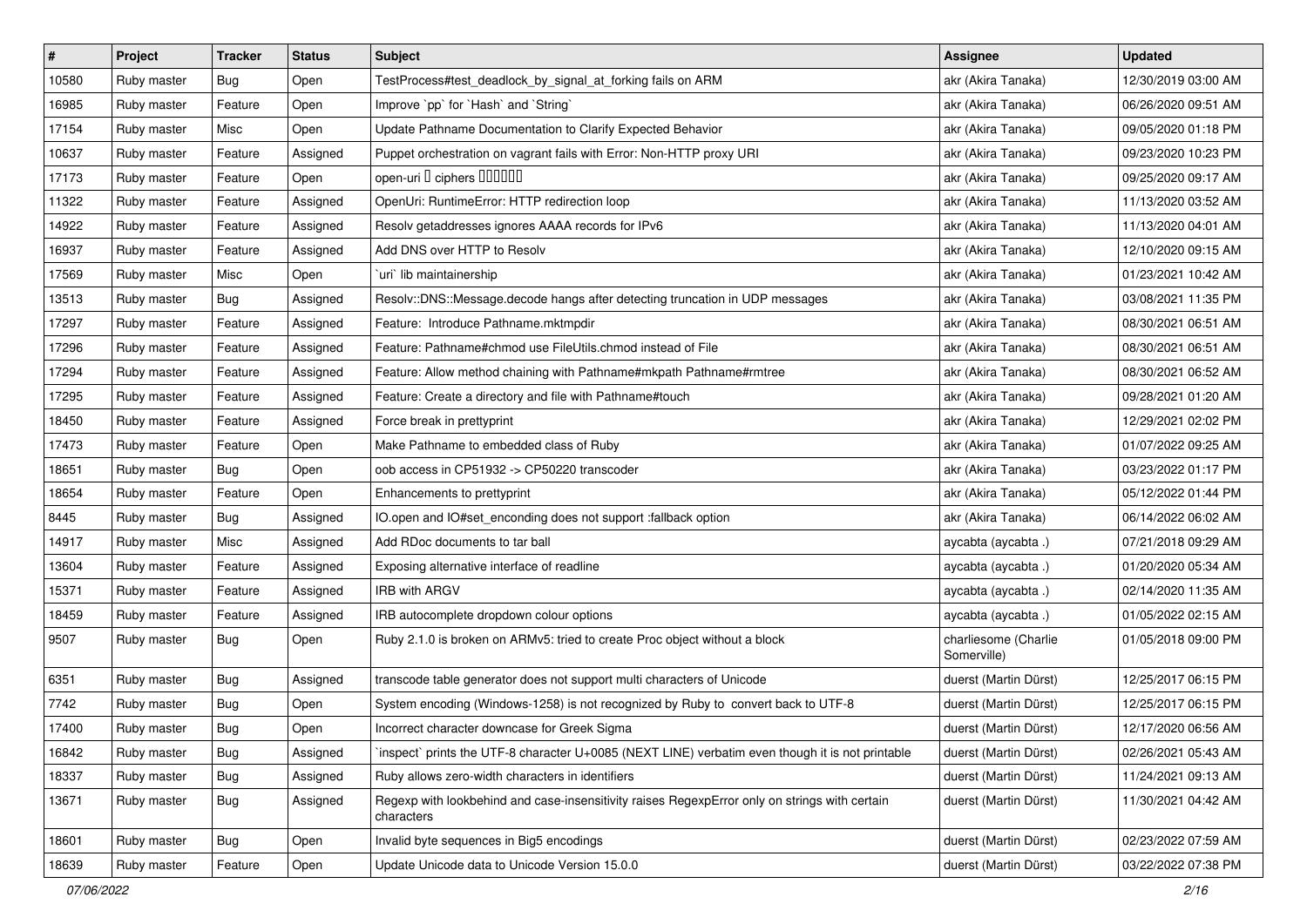| $\sharp$ | Project     | <b>Tracker</b> | <b>Status</b> | <b>Subject</b>                                                                                                                                                      | <b>Assignee</b>                   | <b>Updated</b>      |
|----------|-------------|----------------|---------------|---------------------------------------------------------------------------------------------------------------------------------------------------------------------|-----------------------------------|---------------------|
| 13696    | Ruby master | Feature        | Open          | Add exchange and noreplace options to File.rename                                                                                                                   | Glass_saga (Masaki<br>Matsushita) | 12/01/2017 04:34 PM |
| 2631     | Ruby master | Feature        | Assigned      | Allow IO#reopen to take a block                                                                                                                                     | Glass_saga (Masaki<br>Matsushita) | 05/24/2018 01:22 PM |
| 7148     | Ruby master | Feature        | Assigned      | Improved Tempfile w/o DelegateClass                                                                                                                                 | Glass_saga (Masaki<br>Matsushita) | 03/27/2019 09:51 AM |
| 15628    | Ruby master | Feature        | Assigned      | init_inetsock_internal should fallback to IPv4 if IPv6 is unreachable                                                                                               | Glass_saga (Masaki<br>Matsushita) | 09/25/2020 05:42 AM |
| 16476    | Ruby master | Feature        | Open          | Socket.getaddrinfo cannot be interrupted by Timeout.timeout                                                                                                         | Glass_saga (Masaki<br>Matsushita) | 06/16/2022 01:08 AM |
| 17525    | Ruby master | Feature        | Open          | Implement Happy Eyeballs Version 2 (RFC8305) in Socket.tcp                                                                                                          | Glass_saga (Masaki<br>Matsushita) | 06/16/2022 01:08 AM |
| 15408    | Ruby master | Feature        | Open          | Deprecate object id and id2ref                                                                                                                                      | headius (Charles Nutter)          | 03/19/2019 04:02 PM |
| 13508    | Ruby master | Feature        | Assigned      | How remove/refactor code related mathn library.                                                                                                                     | hsbt (Hiroshi SHIBATA)            | 12/25/2017 06:15 PM |
| 14679    | Ruby master | Bug            | Assigned      | StdLib gems should properly specify their dependencies                                                                                                              | hsbt (Hiroshi SHIBATA)            | 04/11/2018 01:14 PM |
| 5617     | Ruby master | Feature        | Assigned      | Allow install RubyGems into dediceted directory                                                                                                                     | hsbt (Hiroshi SHIBATA)            | 05/16/2018 09:15 AM |
| 12639    | Ruby master | Feature        | Assigned      | Speed up require in RubyGems by 5x                                                                                                                                  | hsbt (Hiroshi SHIBATA)            | 07/26/2018 02:12 AM |
| 9366     | Ruby master | Bug            | Assigned      | "make -j32 check TESTS=-j32" occasionally fails on rubygems/specification                                                                                           | hsbt (Hiroshi SHIBATA)            | 07/26/2018 02:13 AM |
| 13534    | Ruby master | Feature        | Assigned      | Checking installation results of default gems                                                                                                                       | hsbt (Hiroshi SHIBATA)            | 07/26/2018 02:16 AM |
| 15487    | Ruby master | Misc           | Assigned      | Clarify default gems maintanance policy                                                                                                                             | hsbt (Hiroshi SHIBATA)            | 12/30/2018 08:42 PM |
| 15550    | Ruby master | Bug            | Assigned      | Windows - gem bin files - can't run from bash shell                                                                                                                 | hsbt (Hiroshi SHIBATA)            | 03/20/2019 01:05 AM |
| 6590     | Ruby master | Feature        | Assigned      | Dealing with bigdecimal, etc gems in JRuby                                                                                                                          | hsbt (Hiroshi SHIBATA)            | 05/15/2019 08:33 PM |
| 10919    | Ruby master | Bug            | Assigned      | [gem install] installs multipe platforms                                                                                                                            | hsbt (Hiroshi SHIBATA)            | 07/30/2019 07:44 AM |
| 16012    | Ruby master | Feature        | Assigned      | Add a (small) test-install suite?                                                                                                                                   | hsbt (Hiroshi SHIBATA)            | 07/30/2019 08:13 AM |
| 16963    | Ruby master | Feature        | Assigned      | Remove English.rb from Ruby 2.8/3.0                                                                                                                                 | hsbt (Hiroshi SHIBATA)            | 06/19/2020 09:48 AM |
| 14737    | Ruby master | Feature        | Assigned      | Split default gems into separate directory structure                                                                                                                | hsbt (Hiroshi SHIBATA)            | 09/02/2020 06:00 PM |
| 16951    | Ruby master | <b>Bug</b>     | Assigned      | Consistently referer dependencies                                                                                                                                   | hsbt (Hiroshi SHIBATA)            | 06/17/2021 06:15 AM |
| 18068    | Ruby master | Misc           | Open          | Silence LoadError only if it is for rubygems itself                                                                                                                 | hsbt (Hiroshi SHIBATA)            | 08/08/2021 02:21 PM |
| 18355    | Ruby master | Bug            | Assigned      | require("pathname") within rack application chnages behaviors of Pathname methods, such as<br>absolute?(), when there are two versions of 'pathname' gem installed. | hsbt (Hiroshi SHIBATA)            | 11/30/2021 08:01 AM |
| 18381    | Ruby master | <b>Bug</b>     | Assigned      | Default vs Bundled gems                                                                                                                                             | hsbt (Hiroshi SHIBATA)            | 12/15/2021 11:09 AM |
| 18169    | Ruby master | Bug            | Assigned      | Local copies of gemified libraries are being released out of sync with their gems                                                                                   | hsbt (Hiroshi SHIBATA)            | 02/25/2022 05:40 PM |
| 18614    | Ruby master | <b>Bug</b>     | Open          | Error (busy loop) in<br>TestGemCommandsSetupCommand#test_destdir_flag_does_not_try_to_write_to_the_default_gem<br>home                                              | hsbt (Hiroshi SHIBATA)            | 03/17/2022 01:03 AM |
| 18571    | Ruby master | Feature        | Assigned      | Removed the bundled sources from release package after Ruby 3.2                                                                                                     | hsbt (Hiroshi SHIBATA)            | 03/28/2022 06:23 AM |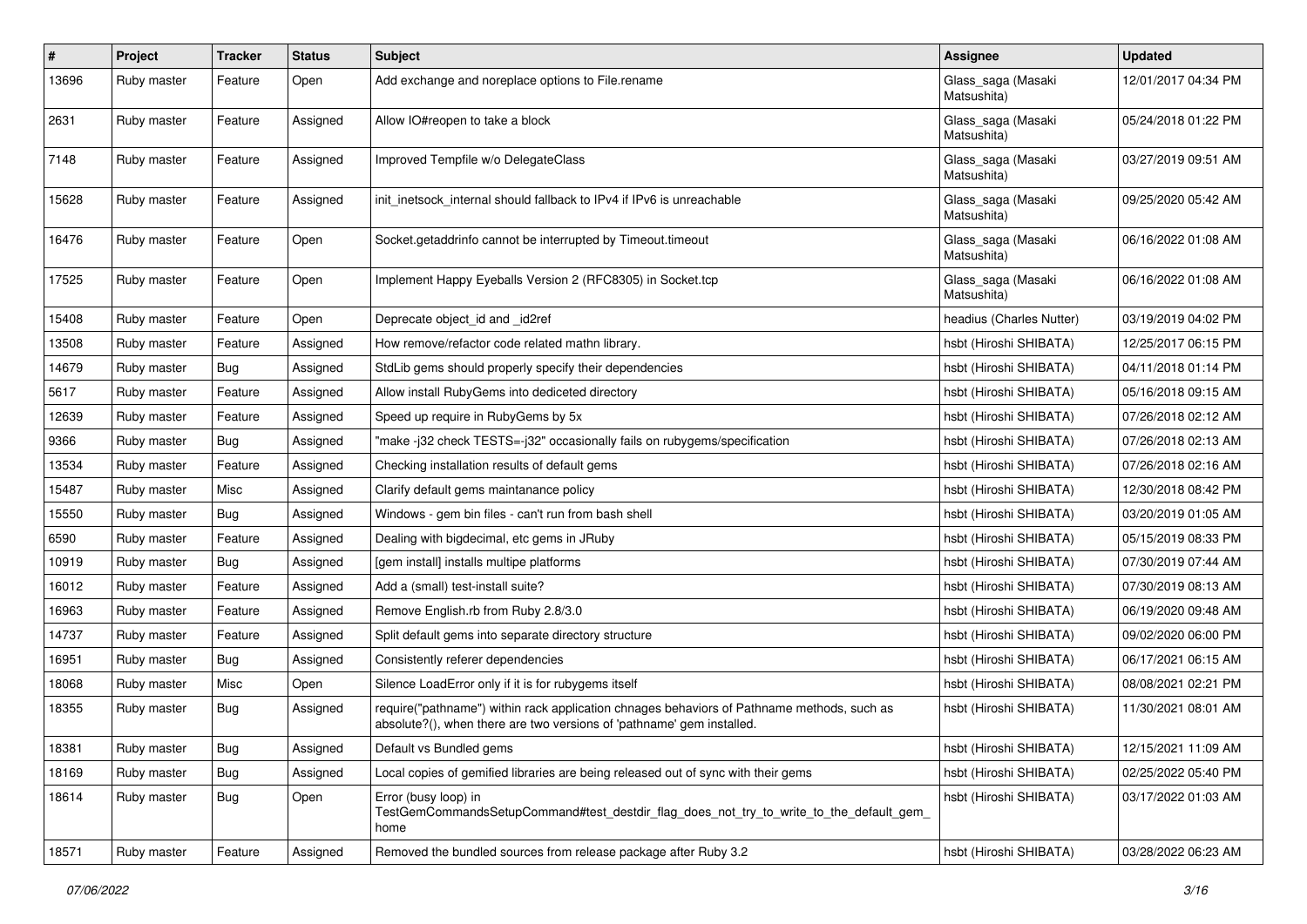| $\vert$ # | Project     | Tracker    | <b>Status</b> | <b>Subject</b>                                                                     | <b>Assignee</b>             | <b>Updated</b>      |
|-----------|-------------|------------|---------------|------------------------------------------------------------------------------------|-----------------------------|---------------------|
| 18666     | Ruby master | <b>Bug</b> | Open          | No rule to make target 'yaml/yaml.h', needed by 'api.o'                            | hsbt (Hiroshi SHIBATA)      | 03/29/2022 11:17 AM |
| 18567     | Ruby master | Bug        | Open          | Depending on default gems in stdlib gems when not needed considered harmful        | hsbt (Hiroshi SHIBATA)      | 04/21/2022 04:45 PM |
| 18790     | Ruby master | <b>Bug</b> | Assigned      | cannot load such file -- digest (LoadError)                                        | hsbt (Hiroshi SHIBATA)      | 06/06/2022 12:41 AM |
| 595       | Ruby master | <b>Bug</b> | Assigned      | Fiber ignores ensure clause                                                        | ioquatix (Samuel Williams)  | 12/29/2019 10:37 AM |
| 13383     | Ruby master | Feature    | Open          | [PATCH] Module#source_location                                                     | ioquatix (Samuel Williams)  | 01/09/2020 05:16 AM |
| 17664     | Ruby master | <b>Bug</b> | Assigned      | Behavior of sockets changed in Ruby 3.0 to non-blocking                            | ioquatix (Samuel Williams)  | 07/12/2021 10:28 AM |
| 18036     | Ruby master | Bug        | Open          | Pthread fibers become invalid on fork - different from normal fibers.              | ioquatix (Samuel Williams)  | 08/19/2021 07:05 AM |
| 18227     | Ruby master | Feature    | Open          | Static class initialization.                                                       | ioquatix (Samuel Williams)  | 09/29/2021 09:21 PM |
| 18810     | Ruby master | Bug        | Open          | Make `Kernel#p` interruptable.                                                     | ioquatix (Samuel Williams)  | 05/30/2022 12:44 AM |
| 18818     | Ruby master | Bug        | Open          | SEGV (Fiber scheduler?)                                                            | ioquatix (Samuel Williams)  | 06/06/2022 06:31 PM |
| 18002     | Ruby master | <b>Bug</b> | Open          | s390x: Tests failing without LC_ALL env                                            | jaruga (Jun Aruga)          | 07/12/2021 04:30 PM |
| 16492     | Ruby master | <b>Bug</b> | Open          | TestBugReporter#test_bug_reporter_add test failures                                | jaruga (Jun Aruga)          | 08/24/2021 01:12 PM |
| 17720     | Ruby master | Misc       | Assigned      | Cirrus CI to check non-x86_64 architecture cases by own machines                   | jaruga (Jun Aruga)          | 09/26/2021 10:24 AM |
| 16188     | Ruby master | Misc       | Open          | What are the performance implications of the new keyword arguments in 2.7 and 3.0? | jeremyevans0 (Jeremy Evans) | 11/27/2019 04:45 PM |
| 16694     | Ruby master | <b>Bug</b> | Assigned      | JIT vs hardened GCC with PCH                                                       | k0kubun (Takashi Kokubun)   | 02/02/2021 07:38 AM |
| 18058     | Ruby master | Bug        | Open          | 3.1.0-dev with MJIT enabled Zlib::BufError during `gem install`                    | k0kubun (Takashi Kokubun)   | 08/02/2021 08:31 PM |
| 18142     | Ruby master | Bug        | Assigned      | Segmentation fault with Ruby 3.0.2                                                 | k0kubun (Takashi Kokubun)   | 09/02/2021 07:43 AM |
| 18277     | Ruby master | Bug        | Open          | buffer error (Zlib::BufError) in Zlib::Deflate#deflate when using MJIT             | k0kubun (Takashi Kokubun)   | 01/05/2022 03:04 PM |
| 17995     | Ruby master | <b>Bug</b> | Open          | Slow down when mjit and Ractor are being used at same time                         | k0kubun (Takashi Kokubun)   | 06/11/2022 04:02 AM |
| 18808     | Ruby master | <b>Bug</b> | Assigned      | Cannot compile ruby 3.1.2 on powerpc64le-linux without disabling the jit features  | k0kubun (Takashi Kokubun)   | 06/20/2022 10:40 AM |
| 16185     | Ruby master | <b>Bug</b> | Open          | basictest failure on AIX 6.1 for 64bit build                                       | kanemoto (Yutaka Kanemoto)  | 10/15/2019 12:05 AM |
| 18761     | Ruby master | Misc       | Open          | provide an example wasm project                                                    | katei (Yuta Saito)          | 05/23/2022 11:01 AM |
| 11710     | Ruby master | Feature    | Open          | [PATCH] Replace Set#merge with Set#merge! and make Set#merge non-mutating.         | knu (Akinori MUSHA)         | 11/18/2015 07:28 PM |
| 13610     | Ruby master | Feature    | Assigned      | IPAddr doesn't provide helpful methods to get the subnet or IP address             | knu (Akinori MUSHA)         | 10/20/2017 01:13 AM |
| 3953      | Ruby master | Feature    | Assigned      | TCPSocket / UDPSocket do not accept IPAddr objects.                                | knu (Akinori MUSHA)         | 12/25/2017 06:14 PM |
| 8047      | Ruby master | Feature    | Assigned      | <b>IPAddr makes host address with netmask</b>                                      | knu (Akinori MUSHA)         | 01/05/2018 09:00 PM |
| 11527     | Ruby master | Feature    | Assigned      | IPAddr#mask_addr isn't a method                                                    | knu (Akinori MUSHA)         | 11/07/2018 04:12 PM |
| 15240     | Ruby master | Feature    | Open          | Set operations check for is_a?(Set), rather than allowing duck typing              | knu (Akinori MUSHA)         | 08/27/2019 08:12 PM |
| 11531     | Ruby master | Bug        | Assigned      | IPAddr#== implements wrong logic                                                   | knu (Akinori MUSHA)         | 12/29/2019 12:50 PM |
| 15281     | Ruby master | Feature    | Assigned      | Speed up Set#intersect with size check.                                            | knu (Akinori MUSHA)         | 08/11/2020 02:43 AM |
| 17210     | Ruby master | Feature    | Open          | More readable and useful `Set#inspect`                                             | knu (Akinori MUSHA)         | 05/19/2021 10:12 PM |
| 16989     | Ruby master | Feature    | Open          | Sets: need $\Psi$ <sup><math>\Box</math></sup>                                     | knu (Akinori MUSHA)         | 02/18/2022 02:57 AM |
| 9755      | Ruby master | Feature    | Assigned      | Thread::Backtrace::Location#defined_class                                          | ko1 (Koichi Sasada)         | 04/18/2014 09:22 AM |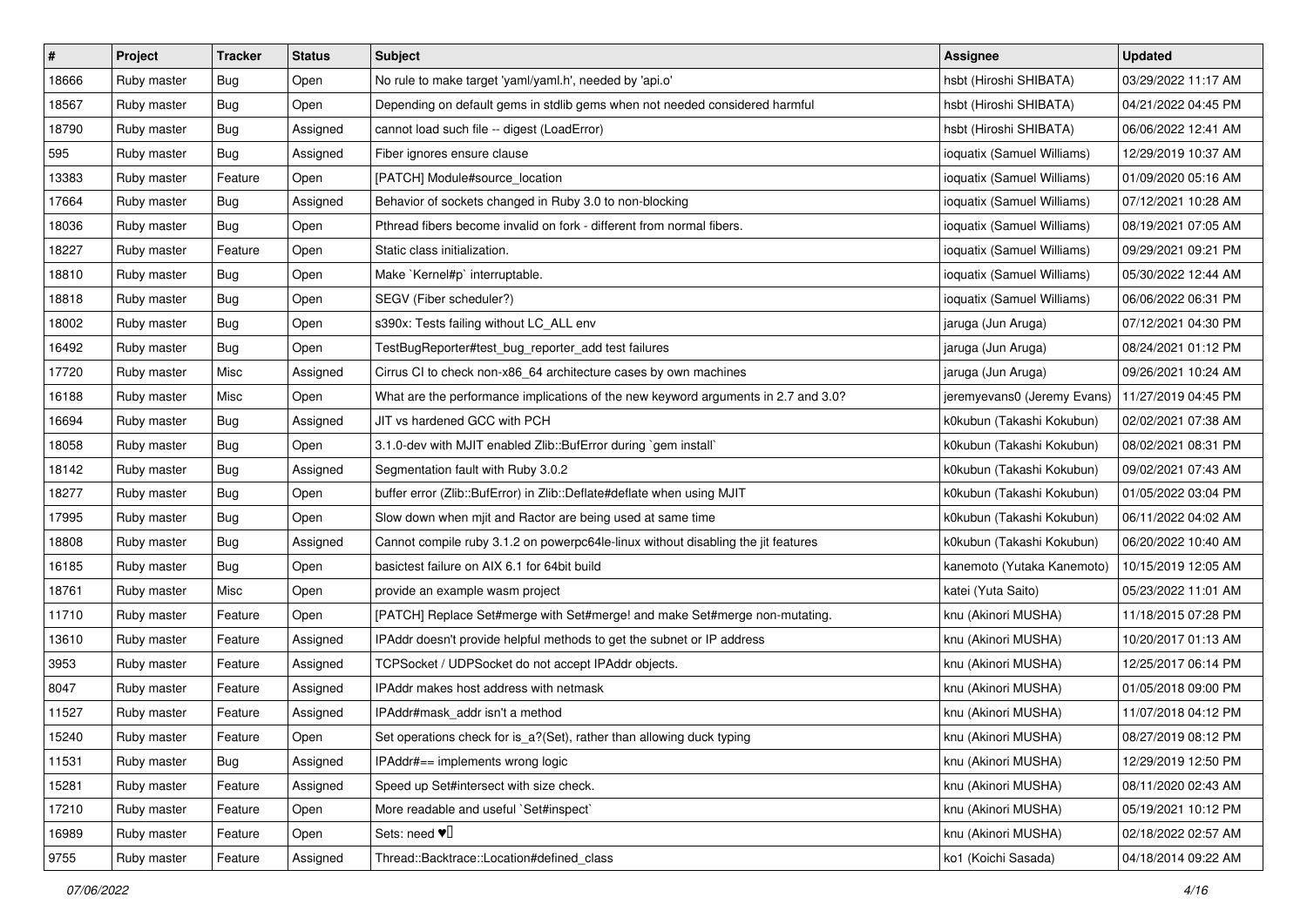| $\vert$ # | Project     | Tracker    | <b>Status</b> | <b>Subject</b>                                                                  | <b>Assignee</b>     | <b>Updated</b>      |
|-----------|-------------|------------|---------------|---------------------------------------------------------------------------------|---------------------|---------------------|
| 10009     | Ruby master | Bug        | Open          | IO operation is 10x slower in multi-thread environment                          | ko1 (Koichi Sasada) | 05/21/2015 07:19 AM |
| 10932     | Ruby master | Feature    | Open          | Enabling allocation tracing as early as possible                                | ko1 (Koichi Sasada) | 06/13/2015 07:54 AM |
| 8960      | Ruby master | Feature    | Assigned      | Add Exception#backtrace_locations                                               | ko1 (Koichi Sasada) | 11/25/2016 02:15 PM |
| 13388     | Ruby master | Feature    | Assigned      | gc.c: Add GC.get_parameters and .set_parameters                                 | ko1 (Koichi Sasada) | 03/30/2017 10:52 AM |
| 13252     | Ruby master | Feature    | Assigned      | C API for creating strings without copying                                      | ko1 (Koichi Sasada) | 04/17/2017 07:22 AM |
| 13512     | Ruby master | Feature    | Open          | <b>System Threads</b>                                                           | ko1 (Koichi Sasada) | 07/14/2017 07:08 AM |
| 3731      | Ruby master | Feature    | Assigned      | Easier Embedding API for Ruby                                                   | ko1 (Koichi Sasada) | 12/25/2017 06:14 PM |
| 4040      | Ruby master | Bug        | Assigned      | SystemStackError with Hash[*a] for Large _a_                                    | ko1 (Koichi Sasada) | 12/25/2017 06:14 PM |
| 6694      | Ruby master | Feature    | Assigned      | Thread.new without block.                                                       | ko1 (Koichi Sasada) | 12/25/2017 06:15 PM |
| 6695      | Ruby master | Feature    | Assigned      | Configuration for Thread/Fiber creation                                         | ko1 (Koichi Sasada) | 12/25/2017 06:15 PM |
| 8576      | Ruby master | Feature    | Assigned      | Add optimized method type for constant value methods                            | ko1 (Koichi Sasada) | 12/25/2017 06:15 PM |
| 2294      | Ruby master | Feature    | Assigned      | [PATCH] ruby_bind_stack() to embed Ruby in coroutine                            | ko1 (Koichi Sasada) | 01/05/2018 09:00 PM |
| 7976      | Ruby master | Bug        | Assigned      | TracePoint call is at call point, not call site                                 | ko1 (Koichi Sasada) | 01/05/2018 09:00 PM |
| 10423     | Ruby master | Feature    | Open          | [PATCH] opt_str_lit*: avoid literal string allocations                          | ko1 (Koichi Sasada) | 01/05/2018 09:01 PM |
| 14727     | Ruby master | Bug        | Assigned      | TestQueue#test_queue_with_trap always timeout on Windows10                      | ko1 (Koichi Sasada) | 05/01/2018 02:59 AM |
| 14859     | Ruby master | Feature    | Open          | [PATCH] implement Timeout in VM                                                 | ko1 (Koichi Sasada) | 07/22/2018 07:42 AM |
| 15263     | Ruby master | Bug        | Open          | [PATCH] vm_trace.c (postponed_job_register): only hit main thread               | ko1 (Koichi Sasada) | 10/27/2018 11:35 PM |
| 15315     | Ruby master | Bug        | Open          | ec_switch can still lose interrupts                                             | ko1 (Koichi Sasada) | 11/20/2018 09:32 AM |
| 14813     | Ruby master | Feature    | Open          | [PATCH] gc.c: make gc_enter+gc_exit pairs dtrace probes, too                    | ko1 (Koichi Sasada) | 12/17/2018 07:42 AM |
| 13821     | Ruby master | Feature    | Assigned      | Allow fibers to be resumed across threads                                       | ko1 (Koichi Sasada) | 02/15/2019 10:09 AM |
| 11174     | Ruby master | Bug        | Open          | threads memory leak                                                             | ko1 (Koichi Sasada) | 06/17/2019 03:17 PM |
| 15854     | Ruby master | Feature    | Open          | Tracing instance variable assignment                                            | ko1 (Koichi Sasada) | 07/29/2019 07:13 AM |
| 15878     | Ruby master | Feature    | Assigned      | Make exit faster by not running GC                                              | ko1 (Koichi Sasada) | 07/29/2019 07:48 AM |
| 15802     | Ruby master | Misc       | Open          | Reduce the minimum string buffer size from 127 to 63 bytes                      | ko1 (Koichi Sasada) | 07/30/2019 04:04 AM |
| 8444      | Ruby master | Bug        | Open          | Regexp vars \$~ and friends are not thread local                                | ko1 (Koichi Sasada) | 07/30/2019 07:38 AM |
| 16027     | Ruby master | Feature    | Assigned      | Update Ruby's dtrace / USDT API to match what is exposed via the TracePoint API | ko1 (Koichi Sasada) | 08/03/2019 02:41 AM |
| 15939     | Ruby master | Feature    | Assigned      | Dump symbols reference to their fstr in ObjectSpace.dump()                      | ko1 (Koichi Sasada) | 08/08/2019 09:38 PM |
| 15778     | Ruby master | Feature    | Open          | Expose an API to pry-open the stack frames in Ruby                              | ko1 (Koichi Sasada) | 08/29/2019 06:24 AM |
| 16124     | Ruby master | Misc       | Assigned      | Let the transient heap belong to objspace                                       | ko1 (Koichi Sasada) | 11/18/2019 08:48 AM |
| 16819     | Ruby master | Bug        | Assigned      | Line reporting off by one when reporting line of a hash?                        | ko1 (Koichi Sasada) | 06/16/2020 05:57 PM |
| 11808     | Ruby master | <b>Bug</b> | Open          | Different behavior between Enumerable#grep and Array#grep                       | ko1 (Koichi Sasada) | 10/26/2020 04:36 AM |
| 17359     | Ruby master | Bug        | Open          | Ractor copy mode is not Ractor-safe                                             | ko1 (Koichi Sasada) | 12/02/2020 05:42 PM |
| 14492     | Ruby master | Feature    | Open          | iseq loading + caching should be in core                                        | ko1 (Koichi Sasada) | 12/10/2020 08:53 AM |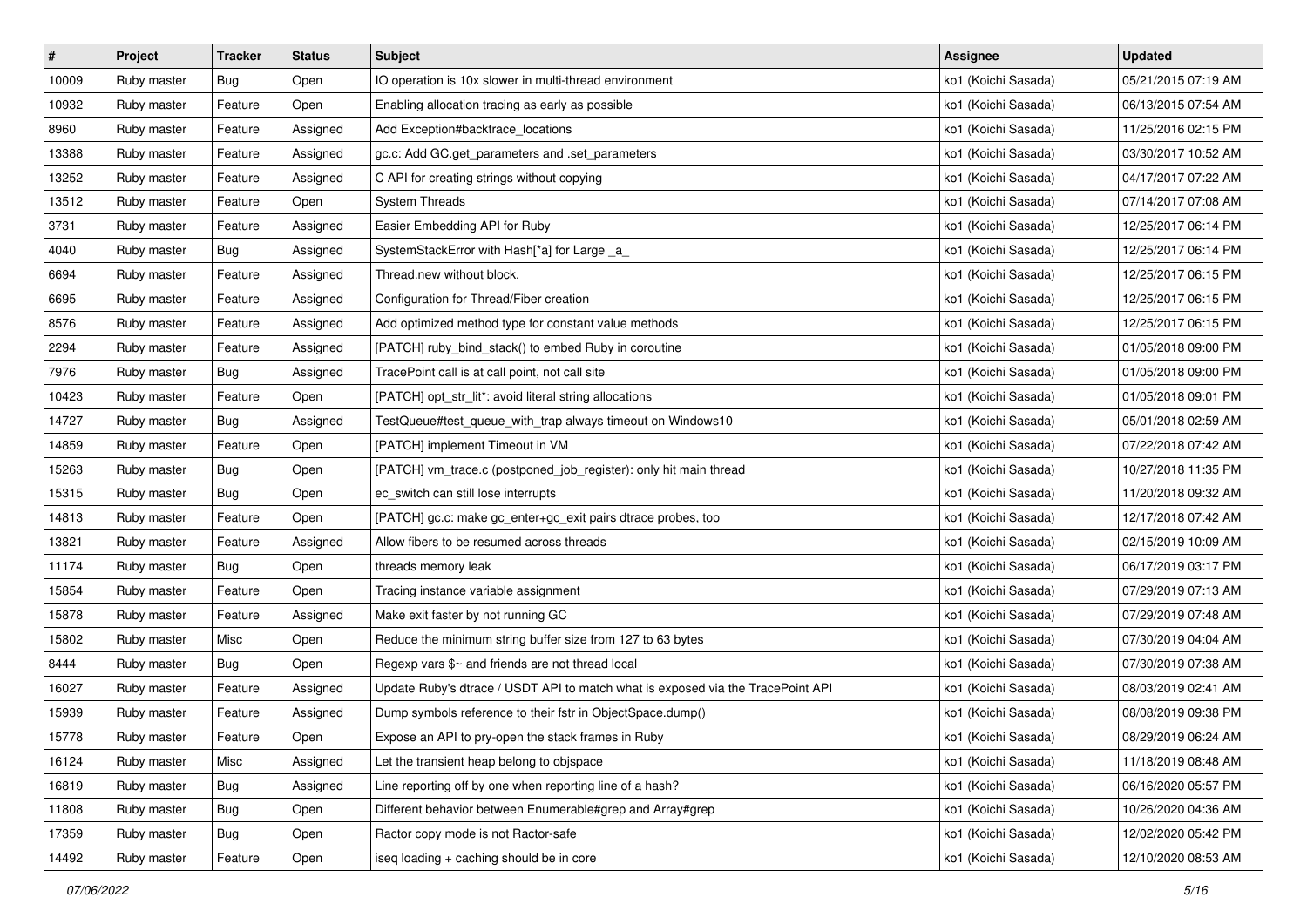| $\vert$ # | Project     | <b>Tracker</b> | <b>Status</b> | Subject                                                                                                                           | Assignee            | <b>Updated</b>      |
|-----------|-------------|----------------|---------------|-----------------------------------------------------------------------------------------------------------------------------------|---------------------|---------------------|
| 10238     | Ruby master | Feature        | Open          | todo: remove dependency on malloc_usable_size                                                                                     | ko1 (Koichi Sasada) | 12/10/2020 09:20 AM |
| 17404     | Ruby master | Feature        | Open          | Ractor `move:` API to allow shareability check                                                                                    | ko1 (Koichi Sasada) | 12/18/2020 09:17 PM |
| 17414     | Ruby master | Feature        | Open          | Ractor should allow access to shareable attributes for Modules/Classes                                                            | ko1 (Koichi Sasada) | 12/21/2020 03:56 PM |
| 17393     | Ruby master | Feature        | Open          | `Ractor::Moved#inspect`                                                                                                           | ko1 (Koichi Sasada) | 12/21/2020 05:47 PM |
| 15499     | Ruby master | Bug            | Assigned      | Breaking behavior on ruby 2.6: rb_thread_call_without_gvl doesn't invoke unblock_function when<br>used on the main thread         | ko1 (Koichi Sasada) | 01/05/2021 02:24 AM |
| 17513     | Ruby master | Bug            | Open          | Methods of shareable objects and UnboundMethods should be shareable                                                               | ko1 (Koichi Sasada) | 01/06/2021 08:53 PM |
| 17420     | Ruby master | Bug            | Open          | Unsafe mutation of \$" when doing non-RubyGems require in Ractor                                                                  | ko1 (Koichi Sasada) | 01/07/2021 01:23 PM |
| 17531     | Ruby master | Bug            | Open          | `did_you_mean` not Ractor friendly                                                                                                | ko1 (Koichi Sasada) | 01/29/2021 08:48 AM |
| 17543     | Ruby master | <b>Bug</b>     | Open          | Ractor isolation broken by `self` in shareable proc                                                                               | ko1 (Koichi Sasada) | 01/29/2021 03:06 PM |
| 17593     | Ruby master | Feature        | Assigned      | load_iseq_eval should override the ISeq path                                                                                      | ko1 (Koichi Sasada) | 02/16/2021 08:27 AM |
| 17667     | Ruby master | Bug            | Open          | Module#name needs synchronization                                                                                                 | ko1 (Koichi Sasada) | 03/02/2021 07:31 AM |
| 17678     | Ruby master | Bug            | Assigned      | Ractors do not restart after fork                                                                                                 | ko1 (Koichi Sasada) | 03/09/2021 12:42 AM |
| 17677     | Ruby master | <b>Bug</b>     | Assigned      | Ractor crashes fork when blocking                                                                                                 | ko1 (Koichi Sasada) | 03/09/2021 12:42 AM |
| 17676     | Ruby master | Bug            | Assigned      | Accessing ENV from Ractor raises IsolationError                                                                                   | ko1 (Koichi Sasada) | 03/09/2021 02:37 AM |
| 17884     | Ruby master | Feature        | Open          | locindex for profiling tools                                                                                                      | ko1 (Koichi Sasada) | 05/24/2021 04:17 PM |
| 17617     | Ruby master | Bug            | Open          | When a Ractor's incoming port is closed, Ractor.receive_if does not raise Ractor::ClosedError, but<br>instead blocks indefinitely | ko1 (Koichi Sasada) | 09/14/2021 01:40 AM |
| 17624     | Ruby master | Bug            | Open          | Ractor.receive is not thread-safe                                                                                                 | ko1 (Koichi Sasada) | 09/14/2021 01:40 AM |
| 18119     | Ruby master | Bug            | Open          | Ractor crashes when instantiating classes                                                                                         | ko1 (Koichi Sasada) | 09/14/2021 01:42 AM |
| 18258     | Ruby master | Bug            | Open          | Ractor.shareable? can be slow and mutates internal object flags.                                                                  | ko1 (Koichi Sasada) | 10/21/2021 08:58 AM |
| 16776     | Ruby master | Bug            | Assigned      | Regression in coverage library                                                                                                    | ko1 (Koichi Sasada) | 11/24/2021 07:26 AM |
| 17516     | Ruby master | Bug            | Assigned      | forking in a ractor causes Ruby to crash                                                                                          | ko1 (Koichi Sasada) | 11/30/2021 05:26 AM |
| 14090     | Ruby master | <b>Bug</b>     | Assigned      | TestGc#test_interrupt_in_finalizer` fails very rarely                                                                             | ko1 (Koichi Sasada) | 12/02/2021 07:24 PM |
| 17502     | Ruby master | Misc           | Open          | C vs Ruby                                                                                                                         | ko1 (Koichi Sasada) | 12/02/2021 07:53 PM |
| 17998     | Ruby master | Bug            | Assigned      | ractor: process hanging (with ractors initialized, but not being used)                                                            | ko1 (Koichi Sasada) | 12/02/2021 08:17 PM |
| 18275     | Ruby master | Feature        | Open          | Add an option to define_method to not capture the surrounding environment                                                         | ko1 (Koichi Sasada) | 12/03/2021 02:34 PM |
| 18024     | Ruby master | Bug            | Assigned      | Ractor crashes when connections are closed in multiple Ractors                                                                    | ko1 (Koichi Sasada) | 12/14/2021 04:41 PM |
| 17826     | Ruby master | Bug            | Assigned      | Ractor#take hangs if used in multiple Threads                                                                                     | ko1 (Koichi Sasada) | 12/15/2021 01:30 PM |
| 8263      | Ruby master | Feature        | Assigned      | Support discovering yield state of individual Fibers                                                                              | ko1 (Koichi Sasada) | 12/23/2021 11:40 PM |
| 12020     | Ruby master | Feature        | Assigned      | Documenting Ruby memory model                                                                                                     | ko1 (Koichi Sasada) | 12/23/2021 11:40 PM |
| 14394     | Ruby master | Feature        | Open          | Class.descendants                                                                                                                 | ko1 (Koichi Sasada) | 01/20/2022 10:46 PM |
| 18572     | Ruby master | Bug            | Assigned      | Performance regression when invoking refined methods                                                                              | ko1 (Koichi Sasada) | 02/10/2022 12:48 AM |
| 17196     | Ruby master | <b>Bug</b>     | Assigned      | Segmentation Fault with Socket#close in Ractors                                                                                   | ko1 (Koichi Sasada) | 03/20/2022 01:52 PM |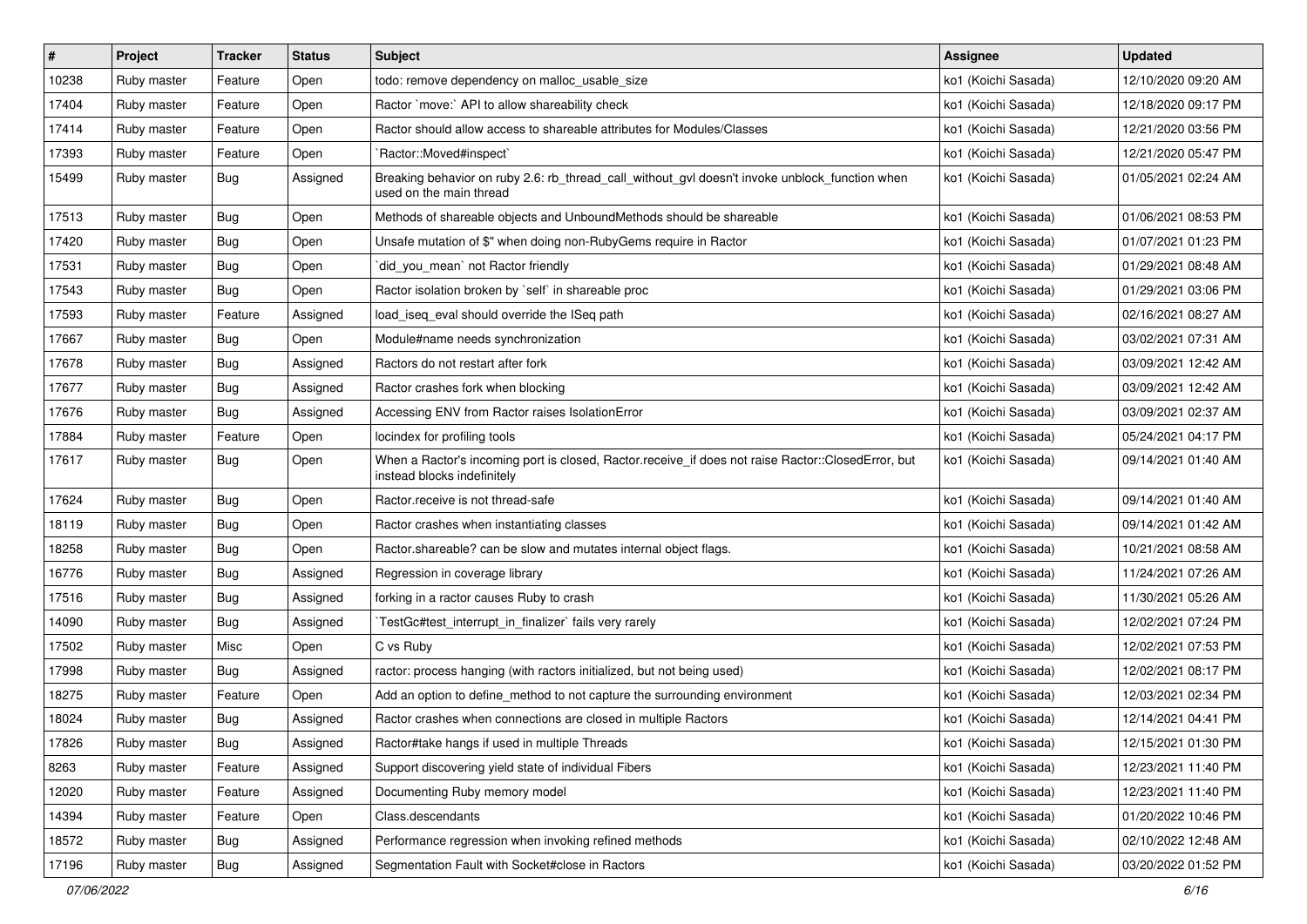| $\vert$ # | Project     | <b>Tracker</b> | <b>Status</b> | Subject                                                                                         | <b>Assignee</b>                     | <b>Updated</b>      |
|-----------|-------------|----------------|---------------|-------------------------------------------------------------------------------------------------|-------------------------------------|---------------------|
| 18553     | Ruby master | <b>Bug</b>     | Open          | Memory leak on compiling method call with kwargs                                                | ko1 (Koichi Sasada)                 | 03/23/2022 09:34 PM |
| 17363     | Ruby master | Feature        | Assigned      | Timeouts                                                                                        | ko1 (Koichi Sasada)                 | 05/14/2022 09:06 AM |
| 18464     | Ruby master | Bug            | Assigned      | RUBY_INTERNAL_EVENT_NEWOBJ tracepoint causes an interpreter crash when combined with<br>Ractors | ko1 (Koichi Sasada)                 | 06/08/2022 08:25 AM |
| 14607     | Ruby master | Bug            | Assigned      | Fix use of the rb_profile_frames start parameter                                                | ko1 (Koichi Sasada)                 | 06/09/2022 06:12 AM |
| 18886     | Ruby master | Bug            | Open          | Struct aref and aset don't trigger any tracepoints.                                             | ko1 (Koichi Sasada)                 | 06/29/2022 06:05 AM |
| 17679     | Ruby master | Bug            | Assigned      | Ractor incoming channel can consume unlimited resources                                         | ko1 (Koichi Sasada)                 | 06/30/2022 10:49 AM |
| 11269     | Ruby master | Bug            | Assigned      | ruby_init_setproctitle() should be called before require_libraries()                            | kosaki (Motohiro KOSAKI)            | 06/17/2015 03:01 AM |
| 4464      | Ruby master | Feature        | Assigned      | [PATCH] add Fcntl::Flock object for easier use of POSIX file locks                              | kosaki (Motohiro KOSAKI)            | 12/25/2017 06:14 PM |
| 7086      | Ruby master | Feature        | Assigned      | ConditionVariable#wait has meaningless return value                                             | kosaki (Motohiro KOSAKI)            | 12/25/2017 06:15 PM |
| 13697     | Ruby master | Feature        | Open          | [PATCH]: futex based thread primitives                                                          | kosaki (Motohiro KOSAKI)            | 01/28/2018 11:41 PM |
| 17478     | Ruby master | Bug            | Assigned      | Ruby3.0 is slower than Ruby2.7.2 when parsing a large CSV file                                  | kou (Kouhei Sutou)                  | 11/24/2021 05:12 AM |
| 18034     | Ruby master | Bug            | Assigned      | Segmentation fault fiddle with `--enable-bundled-libffi` and macOS                              | kou (Kouhei Sutou)                  | 11/30/2021 07:39 AM |
| 7859      | Ruby master | Bug            | Assigned      | Readline: Incorrect arrow key behavior in vi_editing_mode insert mode with Readline 6.2         | kouji (Kouji Takao)                 | 12/25/2017 06:15 PM |
| 8782      | Ruby master | <b>Bug</b>     | Assigned      | Don't set rl_getc_function on editline                                                          | kouji (Kouji Takao)                 | 01/05/2018 09:00 PM |
| 15918     | Ruby master | Feature        | Open          | Pattern matching for Set                                                                        | ktsj (Kazuki Tsujimoto)             | 07/29/2019 08:12 AM |
| 15881     | Ruby master | Feature        | Open          | Optimize deconstruct in pattern matching                                                        | ktsj (Kazuki Tsujimoto)             | 12/25/2019 04:28 AM |
| 17355     | Ruby master | Feature        | Assigned      | Using same set of names in or-patterns (pattern matching with $Foo(x)   Bar(x)$ )               | ktsj (Kazuki Tsujimoto)             | 09/13/2021 09:11 AM |
| 18408     | Ruby master | Feature        | Assigned      | Allow pattern match to set instance variables                                                   | ktsj (Kazuki Tsujimoto)             | 01/26/2022 07:07 PM |
| 18773     | Ruby master | Feature        | Assigned      | deconstruct to receive a range                                                                  | ktsj (Kazuki Tsujimoto)             | 07/04/2022 05:38 PM |
| 4247      | Ruby master | Feature        | Assigned      | New features for Array#sample, Array#choice                                                     | mame (Yusuke Endoh)                 | 12/25/2017 06:14 PM |
| 14244     | Ruby master | Feature        | Open          | Better error messages for scripts with non-matching end statements                              | mame (Yusuke Endoh)                 | 11/29/2018 08:57 AM |
| 18194     | Ruby master | Feature        | Open          | No easy way to format exception messages per thread/fiber scheduler context.                    | mame (Yusuke Endoh)                 | 09/29/2021 10:10 AM |
| 18564     | Ruby master | Feature        | Open          | Add Exception#detailed_message                                                                  | mame (Yusuke Endoh)                 | 02/01/2022 08:06 PM |
| 8223      | Ruby master | Feature        | Open          | Make Matrix more omnivorous.                                                                    | marcandre (Marc-Andre<br>Lafortune) | 04/09/2013 03:42 AM |
| 12676     | Ruby master | Feature        | Assigned      | Significant performance increase, and code conciseness, for prime_division method in prime.rb   | marcandre (Marc-Andre<br>Lafortune) | 11/18/2016 03:46 PM |
| 9347      | Ruby master | Feature        | Open          | Accept non callable argument to detect                                                          | marcandre (Marc-Andre<br>Lafortune) | 01/05/2018 09:00 PM |
| 15815     | Ruby master | Feature        | Open          | Add option to raise NoMethodError for OpenStruct                                                | marcandre (Marc-Andre<br>Lafortune) | 09/28/2020 02:11 AM |
| 8232      | Ruby master | Feature        | Open          | Rudiments of abstract algebra in Ruby                                                           | matz (Yukihiro Matsumoto)           | 04/09/2013 01:47 AM |
| 8478      | Ruby master | Feature        | Open          | The hash returned by Enumerable#group_by should have an empty array for its default value       | matz (Yukihiro Matsumoto)           | 06/04/2013 03:56 PM |
| 8663      | Ruby master | Feature        | Open          | Officialy alias ArgumentError to ArgError                                                       | matz (Yukihiro Matsumoto)           | 08/09/2013 07:42 PM |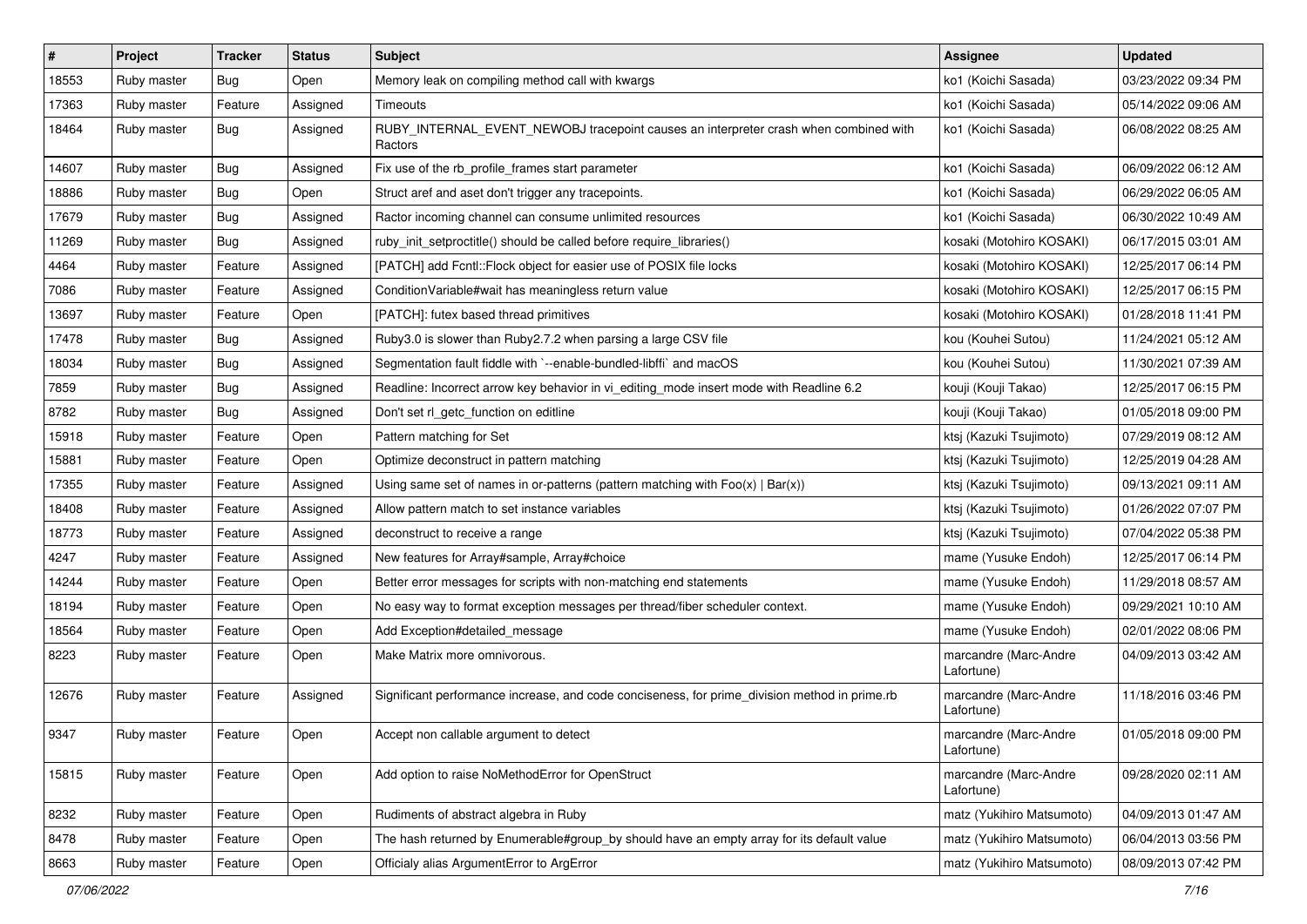| $\pmb{\#}$ | Project     | <b>Tracker</b> | <b>Status</b> | <b>Subject</b>                                                                                                         | <b>Assignee</b>           | <b>Updated</b>      |
|------------|-------------|----------------|---------------|------------------------------------------------------------------------------------------------------------------------|---------------------------|---------------------|
| 9070       | Ruby master | Feature        | Open          | Introduce `---` as synonym of `end` keyword                                                                            | matz (Yukihiro Matsumoto) | 11/02/2013 03:23 AM |
| 9768       | Ruby master | Feature        | Assigned      | Method that is visible only within a certain module/class                                                              | matz (Yukihiro Matsumoto) | 04/25/2014 06:43 AM |
| 10404      | Ruby master | Feature        | Open          | Allow individual finalizers to be removed with ObjectSpace.undefine_finalizer                                          | matz (Yukihiro Matsumoto) | 10/20/2014 08:14 AM |
| 9816       | Ruby master | Feature        | Assigned      | 00000000000000000000                                                                                                   | matz (Yukihiro Matsumoto) | 10/28/2014 08:29 AM |
| 10574      | Ruby master | Feature        | Open          | Add String#Ichomp and String.Ichomp!                                                                                   | matz (Yukihiro Matsumoto) | 12/15/2014 04:34 PM |
| 10481      | Ruby master | Feature        | Assigned      | Add "if" and "unless" clauses to rescue statements                                                                     | matz (Yukihiro Matsumoto) | 01/18/2015 02:46 PM |
| 11028      | Ruby master | Feature        | Assigned      | standalone running single file (zipped archives of ruby code) running **without installation** using<br>"gem install " | matz (Yukihiro Matsumoto) | 04/04/2015 01:44 AM |
| 11122      | Ruby master | Feature        | Open          | exception-free non-blocking Queue/SizedQueue operations                                                                | matz (Yukihiro Matsumoto) | 05/06/2015 08:53 PM |
| 11307      | Ruby master | Feature        | Open          | exception-free non-blocking Queue#pop                                                                                  | matz (Yukihiro Matsumoto) | 06/25/2015 11:06 PM |
| 11390      | Ruby master | Feature        | Open          | Allow symbols starting with numbers                                                                                    | matz (Yukihiro Matsumoto) | 08/14/2015 05:23 AM |
| 11518      | Ruby master | Feature        | Open          | Queue enhancement - promote! and promote_all!                                                                          | matz (Yukihiro Matsumoto) | 09/17/2015 08:40 PM |
| 11517      | Ruby master | Feature        | Open          | Queue enhancement - conditional pop                                                                                    | matz (Yukihiro Matsumoto) | 09/17/2015 09:02 PM |
| 10541      | Ruby master | Misc           | Open          | Remove shorthand string interpolation syntax                                                                           | matz (Yukihiro Matsumoto) | 10/08/2015 05:44 PM |
| 8839       | Ruby master | Feature        | Assigned      | Class and module should return the class or module that was opened                                                     | matz (Yukihiro Matsumoto) | 12/28/2015 08:36 AM |
| 11181      | Ruby master | Feature        | Open          | Add a line directive to Ruby                                                                                           | matz (Yukihiro Matsumoto) | 01/26/2016 02:04 AM |
| 11704      | Ruby master | Bug            | Assigned      | Refinements only get "used" once in loop                                                                               | matz (Yukihiro Matsumoto) | 04/14/2016 02:45 AM |
| 12244      | Ruby master | Feature        | Open          | Add a way to `integer - integer % num`                                                                                 | matz (Yukihiro Matsumoto) | 05/17/2016 06:05 AM |
| 7314       | Ruby master | Feature        | Assigned      | Convert Proc to Lambda doesn't work in MRI                                                                             | matz (Yukihiro Matsumoto) | 05/21/2016 09:15 AM |
| 11735      | Ruby master | Feature        | Open          | Porting String#squish and String#squish! from Ruby on Rails' Active Support                                            | matz (Yukihiro Matsumoto) | 06/24/2016 08:02 AM |
| 6842       | Ruby master | Feature        | Assigned      | Add Optional Arguments to String#strip                                                                                 | matz (Yukihiro Matsumoto) | 08/24/2016 05:50 AM |
| 9704       | Ruby master | Feature        | Open          | Refinements as files instead of modules                                                                                | matz (Yukihiro Matsumoto) | 10/11/2016 06:36 PM |
| 12813      | Ruby master | Feature        | Assigned      | Calling chunk_while, slice_after, slice_before, slice_when with no block                                               | matz (Yukihiro Matsumoto) | 12/06/2016 12:58 PM |
| 14128      | Ruby master | Feature        | Open          | Introduce Hash#delete default value                                                                                    | matz (Yukihiro Matsumoto) | 11/25/2017 04:41 PM |
| 4514       | Ruby master | Feature        | Assigned      | #deep_clone and #deep_dup for Objects                                                                                  | matz (Yukihiro Matsumoto) | 12/25/2017 06:14 PM |
| 4521       | Ruby master | Feature        | Assigned      | NoMethodError#message may take very long to execute                                                                    | matz (Yukihiro Matsumoto) | 12/25/2017 06:14 PM |
| 4592       | Ruby master | Feature        | Assigned      | Tempfile0000000                                                                                                        | matz (Yukihiro Matsumoto) | 12/25/2017 06:14 PM |
| 4818       | Ruby master | Feature        | Assigned      | Add method marshalable?                                                                                                | matz (Yukihiro Matsumoto) | 12/25/2017 06:15 PM |
| 5064       | Ruby master | Feature        | Assigned      | HTTP user-agent class                                                                                                  | matz (Yukihiro Matsumoto) | 12/25/2017 06:15 PM |
| 5389       | Ruby master | Feature        | Assigned      | New method Enumerator#iterate                                                                                          | matz (Yukihiro Matsumoto) | 12/25/2017 06:15 PM |
| 5445       | Ruby master | Feature        | Assigned      | Need RUBYOPT - r before ARGV - r                                                                                       | matz (Yukihiro Matsumoto) | 12/25/2017 06:15 PM |
| 5558       | Ruby master | Feature        | Assigned      | String#% strange arity errors                                                                                          | matz (Yukihiro Matsumoto) | 12/25/2017 06:15 PM |
| 5582       | Ruby master | Feature        | Assigned      | Allow clone of singleton methods on a BasicObject                                                                      | matz (Yukihiro Matsumoto) | 12/25/2017 06:15 PM |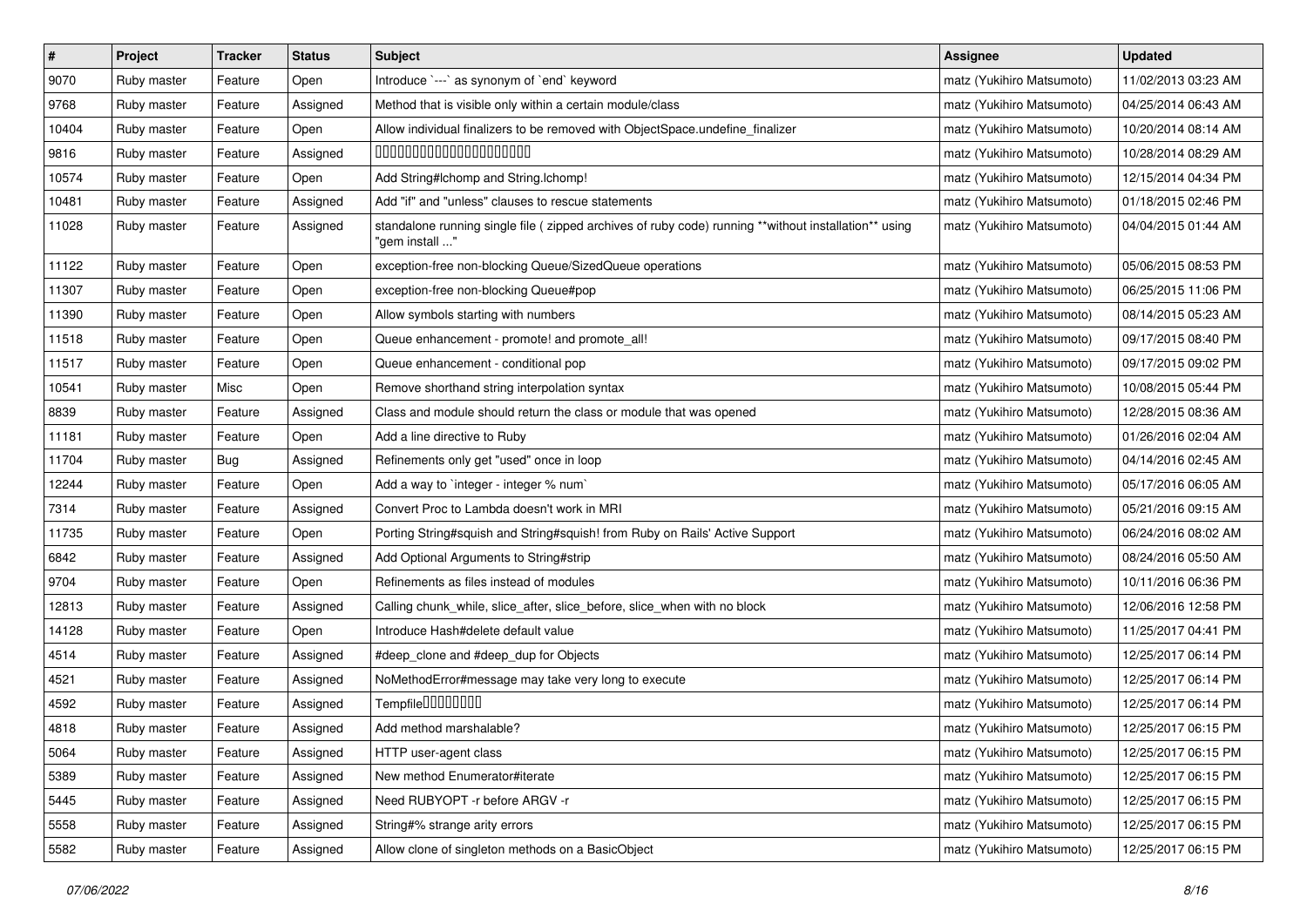| $\pmb{\#}$ | Project     | <b>Tracker</b> | <b>Status</b> | <b>Subject</b>                                                                             | <b>Assignee</b>           | <b>Updated</b>      |
|------------|-------------|----------------|---------------|--------------------------------------------------------------------------------------------|---------------------------|---------------------|
| 5643       | Ruby master | Feature        | Assigned      | require/load options and binding option                                                    | matz (Yukihiro Matsumoto) | 12/25/2017 06:15 PM |
| 5741       | Ruby master | Feature        | Assigned      | Secure Erasure of Passwords                                                                | matz (Yukihiro Matsumoto) | 12/25/2017 06:15 PM |
| 5749       | Ruby master | Feature        | Assigned      | new method String#match_all needed                                                         | matz (Yukihiro Matsumoto) | 12/25/2017 06:15 PM |
| 5970       | Ruby master | Feature        | Assigned      | Add Enumerable#join with same semantics as Array#join                                      | matz (Yukihiro Matsumoto) | 12/25/2017 06:15 PM |
| 6277       | Ruby master | Feature        | Assigned      | Hash#convert_key                                                                           | matz (Yukihiro Matsumoto) | 12/25/2017 06:15 PM |
| 6293       | Ruby master | Feature        | Assigned      | new queue / blocking queues                                                                | matz (Yukihiro Matsumoto) | 12/25/2017 06:15 PM |
| 6317       | Ruby master | Feature        | Assigned      |                                                                                            | matz (Yukihiro Matsumoto) | 12/25/2017 06:15 PM |
| 6337       | Ruby master | Feature        | Assigned      | FileUtils#sync                                                                             | matz (Yukihiro Matsumoto) | 12/25/2017 06:15 PM |
| 6354       | Ruby master | Feature        | Assigned      | Remove escape (break/return/redo/next support) from class/module scope                     | matz (Yukihiro Matsumoto) | 12/25/2017 06:15 PM |
| 6376       | Ruby master | Feature        | Assigned      | Feature lookup and checking if feature is loaded                                           | matz (Yukihiro Matsumoto) | 12/25/2017 06:15 PM |
| 6413       | Ruby master | Feature        | Assigned      | Make Dir.entries default to Dir.entries(Dir.pwd)                                           | matz (Yukihiro Matsumoto) | 12/25/2017 06:15 PM |
| 6445       | Ruby master | Feature        | Assigned      | request for default length/position on string index                                        | matz (Yukihiro Matsumoto) | 12/25/2017 06:15 PM |
| 6611       | Ruby master | Feature        | Assigned      | Comments requested on implementation of set_parse_func                                     | matz (Yukihiro Matsumoto) | 12/25/2017 06:15 PM |
| 6641       | Ruby master | Feature        | Open          | Hash.auto constructor                                                                      | matz (Yukihiro Matsumoto) | 12/25/2017 06:15 PM |
| 6648       | Ruby master | Feature        | Assigned      | Provide a standard API for retrieving all command-line flags passed to Ruby                | matz (Yukihiro Matsumoto) | 12/25/2017 06:15 PM |
| 6671       | Ruby master | Feature        | Assigned      | File.split_all and File.split_root                                                         | matz (Yukihiro Matsumoto) | 12/25/2017 06:15 PM |
| 6802       | Ruby master | Feature        | Assigned      | String#scan should have equivalent yielding MatchData                                      | matz (Yukihiro Matsumoto) | 12/25/2017 06:15 PM |
| 6811       | Ruby master | Feature        | Assigned      | File, Dir and FileUtils should have bang-versions of singleton methods that fails silently | matz (Yukihiro Matsumoto) | 12/25/2017 06:15 PM |
| 6817       | Ruby master | Feature        | Open          | Partial application                                                                        | matz (Yukihiro Matsumoto) | 12/25/2017 06:15 PM |
| 7087       | Ruby master | Feature        | Assigned      | ::ConditionVariable#wait does not work with Monitor because Monitor#sleep does not exist   | matz (Yukihiro Matsumoto) | 12/25/2017 06:15 PM |
| 7121       | Ruby master | Feature        | Assigned      | Extending the use of `require'                                                             | matz (Yukihiro Matsumoto) | 12/25/2017 06:15 PM |
| 7132       | Ruby master | Feature        | Assigned      | Alternation between named / ordered method arguments and aliases for method arguments.     | matz (Yukihiro Matsumoto) | 12/25/2017 06:15 PM |
| 7149       | Ruby master | Feature        | Open          | Constant magic for everyone.                                                               | matz (Yukihiro Matsumoto) | 12/25/2017 06:15 PM |
| 7349       | Ruby master | Feature        | Assigned      | Struct#inspect needs more meaningful output                                                | matz (Yukihiro Matsumoto) | 12/25/2017 06:15 PM |
| 7377       | Ruby master | Feature        | Open          | #indetical? as an alias for #equal?                                                        | matz (Yukihiro Matsumoto) | 12/25/2017 06:15 PM |
| 7436       | Ruby master | Feature        | Assigned      | Allow for a "granularity" flag for backtrace_locations                                     | matz (Yukihiro Matsumoto) | 12/25/2017 06:15 PM |
| 7444       | Ruby master | Feature        | Open          | Array#product_set                                                                          | matz (Yukihiro Matsumoto) | 12/25/2017 06:15 PM |
| 7503       | Ruby master | Feature        | Assigned      | make timeout.rb async-interrupt safe by default                                            | matz (Yukihiro Matsumoto) | 12/25/2017 06:15 PM |
| 7548       | Ruby master | Feature        | Open          | Load and Require Callbacks                                                                 | matz (Yukihiro Matsumoto) | 12/25/2017 06:15 PM |
| 7604       | Ruby master | Feature        | Open          | Make === comparison operator ability to delegate comparison to an argument                 | matz (Yukihiro Matsumoto) | 12/25/2017 06:15 PM |
| 7611       | Ruby master | Feature        | Open          | Focal method for all loads/requires                                                        | matz (Yukihiro Matsumoto) | 12/25/2017 06:15 PM |
| 7614       | Ruby master | Feature        | Open          | alias_accessor                                                                             | matz (Yukihiro Matsumoto) | 12/25/2017 06:15 PM |
| 7654       | Ruby master | Feature        | Open          | Add optional code block to IO::readlines                                                   | matz (Yukihiro Matsumoto) | 12/25/2017 06:15 PM |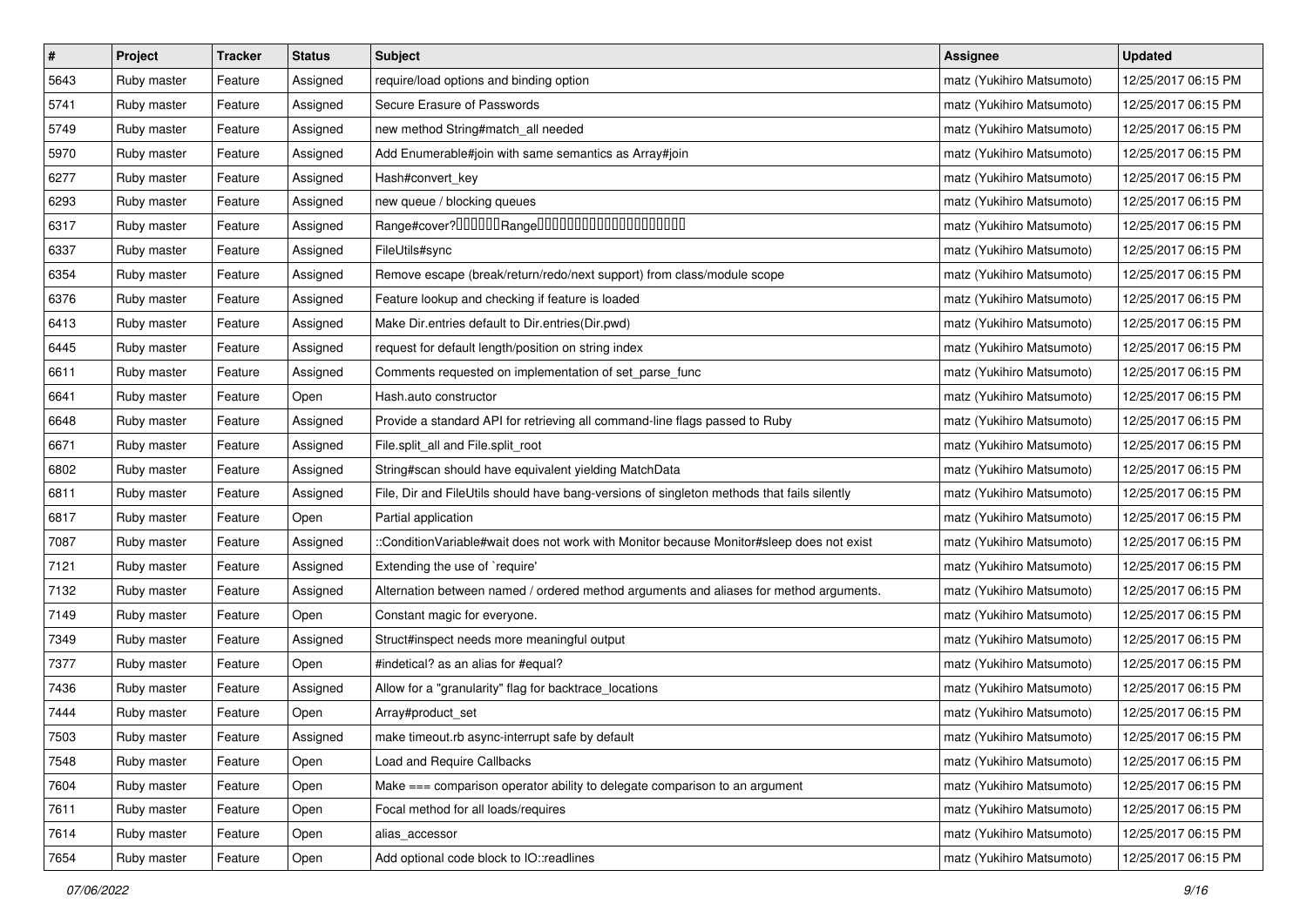| $\pmb{\#}$ | Project     | <b>Tracker</b> | <b>Status</b> | <b>Subject</b>                                                                     | <b>Assignee</b>           | <b>Updated</b>      |
|------------|-------------|----------------|---------------|------------------------------------------------------------------------------------|---------------------------|---------------------|
| 7657       | Ruby master | Feature        | Open          | Array#& doesn't accept Enumerables                                                 | matz (Yukihiro Matsumoto) | 12/25/2017 06:15 PM |
| 7704       | Ruby master | Feature        | Open          | Add a list of enabled (experimental) language features.                            | matz (Yukihiro Matsumoto) | 12/25/2017 06:15 PM |
| 7739       | Ruby master | Feature        | Assigned      | Define Hash#  as Hash#reverse_merge in Rails                                       | matz (Yukihiro Matsumoto) | 12/25/2017 06:15 PM |
| 7795       | Ruby master | Feature        | Open          | Symbol.defined? and/or to_existing_symbol                                          | matz (Yukihiro Matsumoto) | 12/25/2017 06:15 PM |
| 7848       | Ruby master | Feature        | Open          | Restore default state for core ruby objects                                        | matz (Yukihiro Matsumoto) | 12/25/2017 06:15 PM |
| 7876       | Ruby master | Feature        | Open          | Add method for accessing Class from within Singleton Class                         | matz (Yukihiro Matsumoto) | 12/25/2017 06:15 PM |
| 7883       | Ruby master | Feature        | Open          | Add Regex#to_proc                                                                  | matz (Yukihiro Matsumoto) | 12/25/2017 06:15 PM |
| 7914       | Ruby master | Feature        | Open          | Case for local class methods                                                       | matz (Yukihiro Matsumoto) | 12/25/2017 06:15 PM |
| 8016       | Ruby master | Feature        | Assigned      | Alias _FILE_ and _LINE_ as methods                                                 | matz (Yukihiro Matsumoto) | 12/25/2017 06:15 PM |
| 8042       | Ruby master | Feature        | Assigned      | Add Addrinfo#socket to create a socket that is not connected or bound              | matz (Yukihiro Matsumoto) | 12/25/2017 06:15 PM |
| 8061       | Ruby master | Feature        | Open          | 000000000000000                                                                    | matz (Yukihiro Matsumoto) | 12/25/2017 06:15 PM |
| 8536       | Ruby master | Feature        | Assigned      | Implement is_numeric? family of methods                                            | matz (Yukihiro Matsumoto) | 12/25/2017 06:15 PM |
| 8850       | Ruby master | Feature        | Assigned      | Convert Rational to decimal string                                                 | matz (Yukihiro Matsumoto) | 12/25/2017 06:15 PM |
| 9043       | Ruby master | Feature        | Open          | Add String#f method as shortcut for #freeze                                        | matz (Yukihiro Matsumoto) | 01/05/2018 09:00 PM |
| 9614       | Ruby master | Feature        | Open          | ordering of non-Hash items which use st_ internally                                | matz (Yukihiro Matsumoto) | 01/05/2018 09:00 PM |
| 8678       | Ruby master | Feature        | Assigned      | Allow invalid string to work with regexp                                           | matz (Yukihiro Matsumoto) | 01/05/2018 09:00 PM |
| 10498      | Ruby master | Feature        | Open          | Make 'loop' yield a counter                                                        | matz (Yukihiro Matsumoto) | 01/05/2018 09:01 PM |
| 5129       | Ruby master | Feature        | Assigned      | Create a core class "FileArray" and make "ARGF" its instance                       | matz (Yukihiro Matsumoto) | 01/23/2018 02:02 PM |
| 4824       | Ruby master | Feature        | Assigned      | Provide method Kernel#executed?                                                    | matz (Yukihiro Matsumoto) | 03/05/2018 04:57 AM |
| 5007       | Ruby master | Feature        | Assigned      | Proc#call_under: Unifying instance_eval and instance_exec                          | matz (Yukihiro Matsumoto) | 04/19/2018 07:57 AM |
| 14760      | Ruby master | Misc           | Open          | cross-thread IO#close semantics                                                    | matz (Yukihiro Matsumoto) | 05/17/2018 08:21 AM |
| 14724      | Ruby master | Feature        | Open          | chains of inequalities                                                             | matz (Yukihiro Matsumoto) | 05/19/2018 01:06 AM |
| 14546      | Ruby master | Feature        | Open          | Hash#delete!                                                                       | matz (Yukihiro Matsumoto) | 05/30/2018 08:24 PM |
| 7580       | Ruby master | Feature        | Assigned      | Range translation                                                                  | matz (Yukihiro Matsumoto) | 06/11/2018 09:51 AM |
| 12306      | Ruby master | Feature        | Open          | Implement String #blank? #present? and improve #strip and family to handle unicode | matz (Yukihiro Matsumoto) | 07/22/2018 10:55 PM |
| 14927      | Ruby master | Feature        | Open          | Loading multiple files at once                                                     | matz (Yukihiro Matsumoto) | 09/18/2018 12:38 AM |
| 5945       | Ruby master | Feature        | Assigned      | Add the ability to mark a at_exit as process-local.                                | matz (Yukihiro Matsumoto) | 10/10/2018 08:29 AM |
| 15112      | Ruby master | Feature        | Open          | Introducing the short form of `STDERR.puts expr.inspect`.                          | matz (Yukihiro Matsumoto) | 10/12/2018 02:02 AM |
| 14397      | Ruby master | Feature        | Assigned      | public, protected and private should return their arguments instead of self        | matz (Yukihiro Matsumoto) | 12/10/2018 07:08 AM |
| 15445      | Ruby master | Feature        | Open          | Reject '.123' in Float() method                                                    | matz (Yukihiro Matsumoto) | 01/10/2019 07:59 AM |
| 15764      | Ruby master | <b>Bug</b>     | Open          | Whitespace and control characters should not be permitted in tokens                | matz (Yukihiro Matsumoto) | 04/22/2019 07:48 AM |
| 15837      | Ruby master | Feature        | Open          | Module#name_components                                                             | matz (Yukihiro Matsumoto) | 05/08/2019 10:29 AM |
| 9123       | Ruby master | Feature        | Open          | Make Numeric#nonzero? behavior consistent with Numeric#zero?                       | matz (Yukihiro Matsumoto) | 06/11/2019 12:55 PM |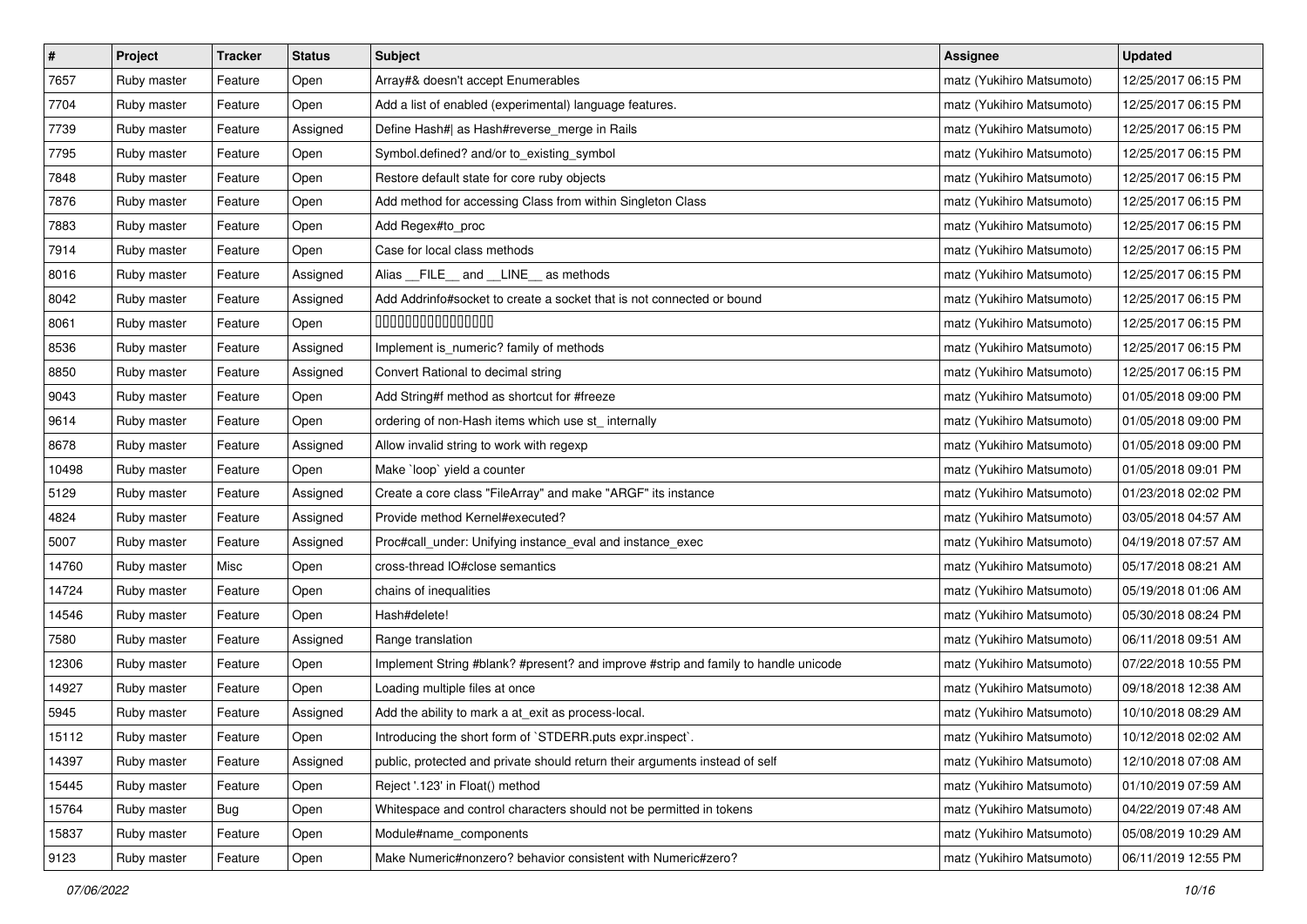| $\pmb{\#}$ | Project     | <b>Tracker</b> | <b>Status</b> | <b>Subject</b>                                                                                                   | <b>Assignee</b>           | <b>Updated</b>      |
|------------|-------------|----------------|---------------|------------------------------------------------------------------------------------------------------------------|---------------------------|---------------------|
| 7702       | Ruby master | Feature        | Open          | Remove Proc#binding                                                                                              | matz (Yukihiro Matsumoto) | 07/15/2019 07:39 PM |
| 15991      | Ruby master | Feature        | Open          | Allow questionmarks in variable names                                                                            | matz (Yukihiro Matsumoto) | 07/30/2019 03:57 AM |
| 4539       | Ruby master | Feature        | Assigned      | Array#zip_with                                                                                                   | matz (Yukihiro Matsumoto) | 11/28/2019 08:23 AM |
| 8804       | Ruby master | Feature        | Open          | ONCE syntax                                                                                                      | matz (Yukihiro Matsumoto) | 01/04/2020 08:26 PM |
| 5781       | Ruby master | Feature        | Assigned      | Query attributes (attribute methods ending in `?` mark)                                                          | matz (Yukihiro Matsumoto) | 01/10/2020 06:34 AM |
| 14609      | Ruby master | Feature        | Open          | Let `Kernel#p` without an argument print the receiver                                                            | matz (Yukihiro Matsumoto) | 02/08/2020 08:43 PM |
| 16630      | Ruby master | Misc           | Assigned      | Deprecate pub/ruby/*snapshot* and use pub/ruby/snapshot/* instead                                                | matz (Yukihiro Matsumoto) | 02/27/2020 09:52 AM |
| 11816      | Ruby master | Feature        | Assigned      | Partial safe navigation operator                                                                                 | matz (Yukihiro Matsumoto) | 04/14/2020 08:02 AM |
| 16894      | Ruby master | Feature        | Open          | Integer division for Ruby 3                                                                                      | matz (Yukihiro Matsumoto) | 05/18/2020 03:41 PM |
| 15277      | Ruby master | Feature        | Open          | at_exec                                                                                                          | matz (Yukihiro Matsumoto) | 05/25/2020 01:09 AM |
| 6596       | Ruby master | Feature        | Assigned      | New method `Array#indexes`                                                                                       | matz (Yukihiro Matsumoto) | 07/29/2020 01:41 AM |
| 6309       | Ruby master | Feature        | Assigned      | Add a reference queue for weak references                                                                        | matz (Yukihiro Matsumoto) | 08/23/2020 09:07 PM |
| 16992      | Ruby master | Feature        | Open          | Sets: officially ordered                                                                                         | matz (Yukihiro Matsumoto) | 09/03/2020 02:08 PM |
| 17279      | Ruby master | Feature        | Open          | Allow a negative step in Range#step with a block                                                                 | matz (Yukihiro Matsumoto) | 10/22/2020 02:23 AM |
| 17288      | Ruby master | Feature        | Open          | Optimize _send_ call with a literal method name                                                                  | matz (Yukihiro Matsumoto) | 10/30/2020 12:17 AM |
| 5456       | Ruby master | Feature        | Assigned      | kernel#syscall() should be removed.                                                                              | matz (Yukihiro Matsumoto) | 12/10/2020 08:46 AM |
| 7546       | Ruby master | Feature        | Open          | Change behavior of `Array#slice` for an argument of `Range` class                                                | matz (Yukihiro Matsumoto) | 12/10/2020 08:49 AM |
| 7644       | Ruby master | Feature        | Assigned      | In refinements, change "using" keyword to a less generic word.                                                   | matz (Yukihiro Matsumoto) | 12/10/2020 08:49 AM |
| 8164       | Ruby master | Feature        | Assigned      | Public/Private                                                                                                   | matz (Yukihiro Matsumoto) | 12/10/2020 08:50 AM |
| 5825       | Ruby master | Feature        | Assigned      | Sweet instance var assignment in the object initializer                                                          | matz (Yukihiro Matsumoto) | 12/10/2020 08:53 AM |
| 6452       | Ruby master | Feature        | Assigned      | Allow extend to override class methods                                                                           | matz (Yukihiro Matsumoto) | 12/10/2020 08:53 AM |
| 6594       | Ruby master | Feature        | Assigned      | Integrated Functor                                                                                               | matz (Yukihiro Matsumoto) | 12/10/2020 08:53 AM |
| 6841       | Ruby master | Feature        | Assigned      | Shorthand for Assigning Return Value of Method to Self                                                           | matz (Yukihiro Matsumoto) | 12/10/2020 08:53 AM |
| 7748       | Ruby master | Feature        | Open          | Contextual send                                                                                                  | matz (Yukihiro Matsumoto) | 12/10/2020 08:53 AM |
| 8229       | Ruby master | Feature        | Open          | extend Hash.include?                                                                                             | matz (Yukihiro Matsumoto) | 12/10/2020 08:53 AM |
| 10489      | Ruby master | Feature        | Open          | Add inherit method for clearer and multiple inheritance                                                          | matz (Yukihiro Matsumoto) | 12/10/2020 08:53 AM |
| 6869       | Ruby master | Feature        | Open          | Do not treat `_` parameter exceptionally                                                                         | matz (Yukihiro Matsumoto) | 12/10/2020 08:58 AM |
| 16461      | Ruby master | Feature        | Assigned      | Proc#using                                                                                                       | matz (Yukihiro Matsumoto) | 12/10/2020 09:10 AM |
| 6810       | Ruby master | Feature        | Assigned      | module A::B; end` is not equivalent to `module A; module B; end; end` with respect to constant<br>lookup (scope) | matz (Yukihiro Matsumoto) | 12/10/2020 09:22 AM |
| 8948       | Ruby master | Feature        | Assigned      | Frozen regex                                                                                                     | matz (Yukihiro Matsumoto) | 12/20/2020 07:15 PM |
| 17291      | Ruby master | Feature        | Assigned      | Optimize __send__ call                                                                                           | matz (Yukihiro Matsumoto) | 01/12/2021 05:47 AM |
| 11882      | Ruby master | Feature        | Open          | Map or NamedMap                                                                                                  | matz (Yukihiro Matsumoto) | 01/17/2021 01:31 PM |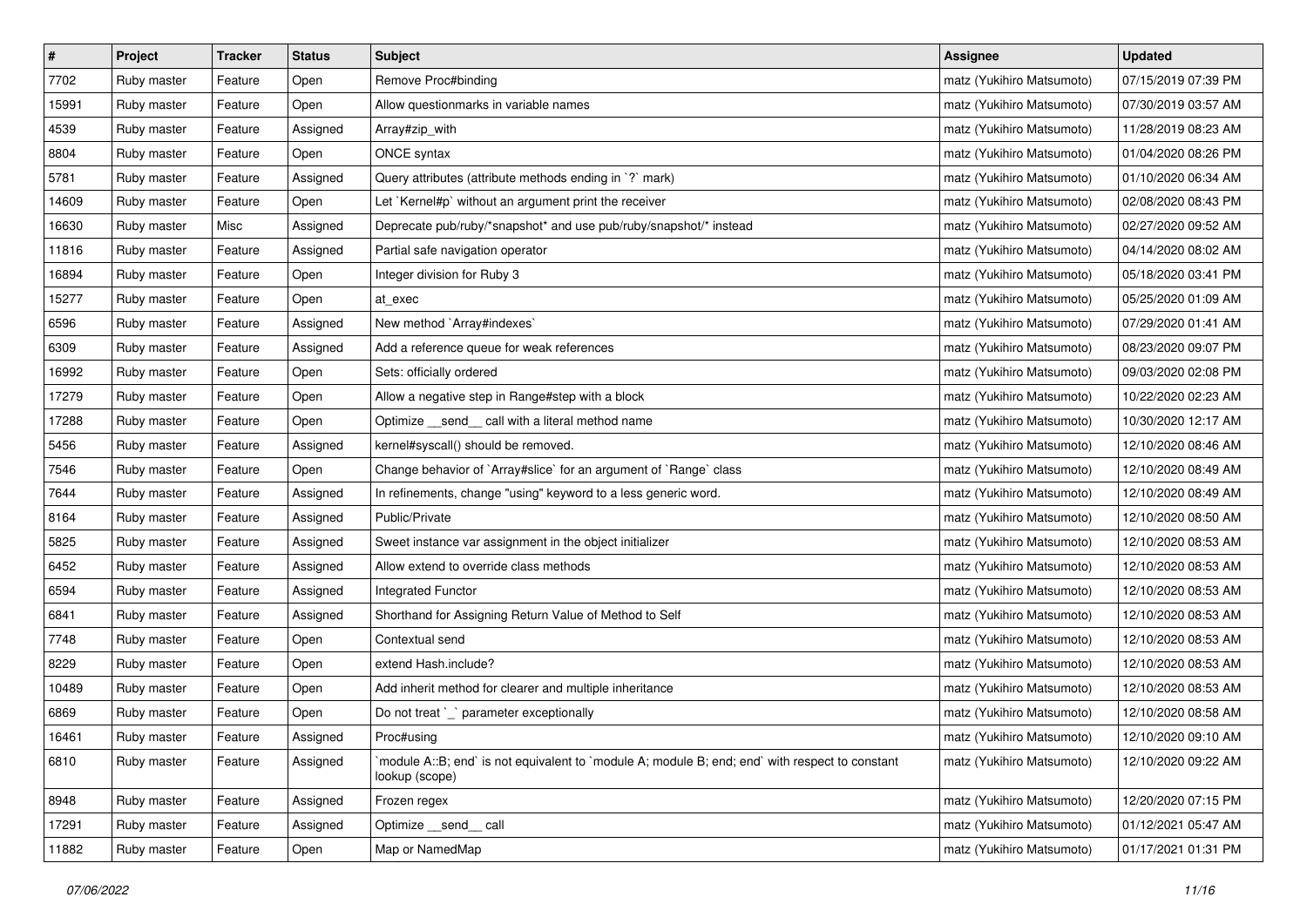| $\vert$ # | Project     | <b>Tracker</b> | <b>Status</b> | Subject                                                                               | Assignee                                | <b>Updated</b>      |
|-----------|-------------|----------------|---------------|---------------------------------------------------------------------------------------|-----------------------------------------|---------------------|
| 17184     | Ruby master | Feature        | Open          | No stdlib function to perform simple string replacement                               | matz (Yukihiro Matsumoto)               | 02/23/2021 09:27 PM |
| 12543     | Ruby master | Feature        | Assigned      | explicit tail call syntax: foo() then return                                          | matz (Yukihiro Matsumoto)               | 04/18/2021 03:02 PM |
| 17830     | Ruby master | Feature        | Open          | Add Integer#previous and Integer#prev                                                 | matz (Yukihiro Matsumoto)               | 04/27/2021 11:35 PM |
| 13129     | Ruby master | Feature        | Assigned      | Refinements cannot refine method_missing and respond_to_missing?                      | matz (Yukihiro Matsumoto)               | 07/03/2021 10:45 PM |
| 10287     | Ruby master | Feature        | Open          | rename COLON3 to COLON2_HEAD.                                                         | matz (Yukihiro Matsumoto)               | 07/27/2021 09:34 AM |
| 10549     | Ruby master | Feature        | Open          | Deprecate each_with_index and each_with_object in favor of with_index and with_object | matz (Yukihiro Matsumoto)               | 07/27/2021 11:09 AM |
| 15192     | Ruby master | Feature        | Open          | Introduce a new "shortcut assigning" syntax to convenient setup instance variables    | matz (Yukihiro Matsumoto)               | 12/14/2021 06:42 PM |
| 17785     | Ruby master | Feature        | Open          | Allow named parameters to be keywords                                                 | matz (Yukihiro Matsumoto)               | 12/17/2021 06:10 PM |
| 6308      | Ruby master | Feature        | Assigned      | Eliminate delegation from WeakRef                                                     | matz (Yukihiro Matsumoto)               | 12/23/2021 11:40 PM |
| 8271      | Ruby master | Feature        | Assigned      | Proposal for moving to a more visible, formal process for feature requests            | matz (Yukihiro Matsumoto)               | 12/23/2021 11:40 PM |
| 9023      | Ruby master | Feature        | Assigned      | Array#tail                                                                            | matz (Yukihiro Matsumoto)               | 12/23/2021 11:40 PM |
| 11627     | Ruby master | Feature        | Open          | make `nonzero` an alias of `nonzero?`                                                 | matz (Yukihiro Matsumoto)               | 12/23/2021 11:43 PM |
| 12019     | Ruby master | Feature        | Open          | Better low-level support for writing concurrent libraries                             | matz (Yukihiro Matsumoto)               | 12/23/2021 11:43 PM |
| 14982     | Ruby master | Feature        | Open          | Improve namespace system in ruby to avoiding top-level names chaos                    | matz (Yukihiro Matsumoto)               | 12/31/2021 05:39 PM |
| 16986     | Ruby master | Feature        | Open          | Anonymous Struct literal                                                              | matz (Yukihiro Matsumoto)               | 01/15/2022 04:57 PM |
| 17849     | Ruby master | Feature        | Open          | Fix Timeout timeout so that it can be used in threaded Web servers                    | matz (Yukihiro Matsumoto)               | 04/10/2022 06:26 AM |
| 16495     | Ruby master | Feature        | Open          | Inconsistent quotes in error messages                                                 | matz (Yukihiro Matsumoto)               | 06/15/2022 04:21 PM |
| 18159     | Ruby master | Feature        | Open          | Integrate functionality of dead_end gem into Ruby                                     | matz (Yukihiro Matsumoto)               | 06/17/2022 02:06 PM |
| 15330     | Ruby master | Feature        | Open          | autoload_relative                                                                     | matz (Yukihiro Matsumoto)               | 06/19/2022 11:25 PM |
| 18439     | Ruby master | Feature        | Open          | Support YJIT for VC++                                                                 | maximecb (Maxime<br>Chevalier-Boisvert) | 01/10/2022 11:29 PM |
| 10782     | Ruby master | Feature        | Assigned      | Patch: Add constants for BigDecimal for ZERO, ONE, TEN                                | mrkn (Kenta Murata)                     | 05/21/2015 08:13 AM |
| 5133      | Ruby master | Feature        | Assigned      | Array#unzip as an alias of Array#transpose                                            | mrkn (Kenta Murata)                     | 12/25/2017 06:15 PM |
| 5310      | Ruby master | Feature        | Assigned      | Integral objects                                                                      | mrkn (Kenta Murata)                     | 12/25/2017 06:15 PM |
| 6857      | Ruby master | Feature        | Assigned      | bigdecimal/math BigMath.E/BigMath.exp R. P. Feynman inspired optimization             | mrkn (Kenta Murata)                     | 12/25/2017 06:15 PM |
| 6973      | Ruby master | Feature        | Assigned      | Add an #integral? method to Numeric to test for whole-number values                   | mrkn (Kenta Murata)                     | 12/25/2017 06:15 PM |
| 7321      | Ruby master | Feature        | Assigned      | Newton.#nsolve 00 2 0000000000                                                        | mrkn (Kenta Murata)                     | 12/25/2017 06:15 PM |
| 8295      | Ruby master | Feature        | Assigned      | Float I Rational 0000000000000 BigDecimal 0000000                                     | mrkn (Kenta Murata)                     | 12/25/2017 06:15 PM |
| 5179      | Ruby master | <b>Bug</b>     | Assigned      | Complex#rationalize and to_r with approximate zeros                                   | mrkn (Kenta Murata)                     | 01/17/2020 03:00 AM |
| 16350     | Ruby master | Feature        | Assigned      | ArithmeticSequence#member? can result in infinite loop                                | mrkn (Kenta Murata)                     | 05/29/2020 10:26 PM |
| 14476     | Ruby master | Feature        | Assigned      | Adding same_all? for checking whether all items in an Array are same                  | mrkn (Kenta Murata)                     | 08/28/2020 01:10 PM |
| 17339     | Ruby master | Feature        | Assigned      | Semantic grouping with BigDecimal#to_s                                                | mrkn (Kenta Murata)                     | 12/20/2021 12:39 PM |
| 18677     | Ruby master | <b>Bug</b>     | Assigned      | BigDecimal#power (**) returns FloatDomainError when passing an infinite parameter     | mrkn (Kenta Murata)                     | 04/20/2022 02:04 AM |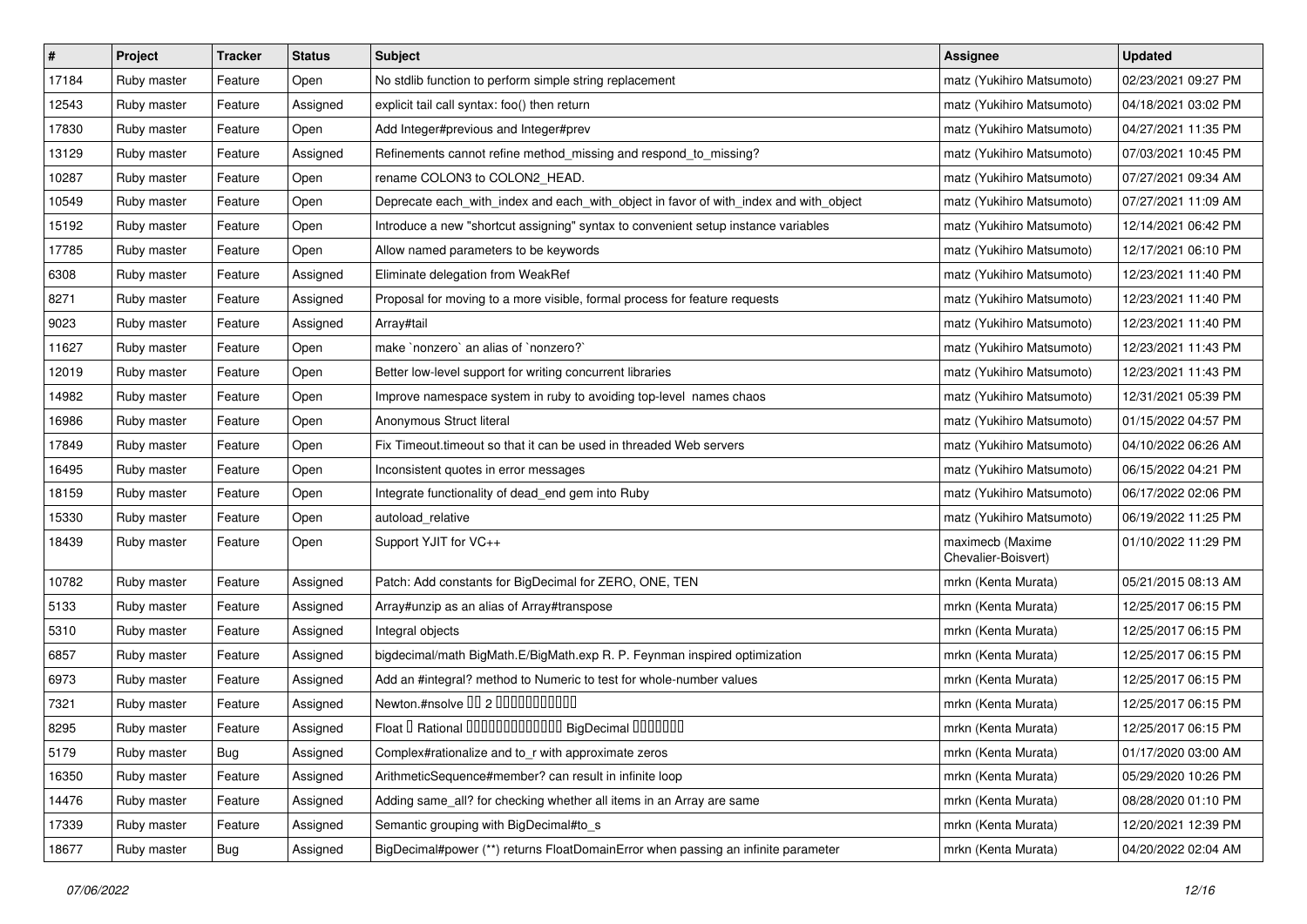| $\pmb{\#}$ | Project     | <b>Tracker</b> | <b>Status</b> | <b>Subject</b>                                                                                               | <b>Assignee</b>         | <b>Updated</b>      |
|------------|-------------|----------------|---------------|--------------------------------------------------------------------------------------------------------------|-------------------------|---------------------|
| 5654       | Ruby master | Feature        | Assigned      | Introduce global lock to avoid concurrent require                                                            | nahi (Hiroshi Nakamura) | 12/25/2017 06:15 PM |
| 10628      | Ruby master | Misc           | Open          | Peformance of URI module                                                                                     | naruse (Yui NARUSE)     | 12/26/2014 04:08 PM |
| 6265       | Ruby master | Feature        | Assigned      | Remove 'useless' 'concatenation' syntax                                                                      | naruse (Yui NARUSE)     | 08/10/2016 02:36 AM |
| 13221      | Ruby master | Feature        | Assigned      | [PATCH] gems/bundled_gems: add "curses" RubyGem                                                              | naruse (Yui NARUSE)     | 09/25/2017 06:32 PM |
| 5461       | Ruby master | Feature        | Assigned      | Add pipelining to Net::HTTP                                                                                  | naruse (Yui NARUSE)     | 12/25/2017 06:15 PM |
| 7892       | Ruby master | Bug            | Open          | MIME encoding bug of NKF.nkf                                                                                 | naruse (Yui NARUSE)     | 12/25/2017 06:15 PM |
| 9020       | Ruby master | Feature        | Assigned      | Net::HTTPResponse predicate/query methods                                                                    | naruse (Yui NARUSE)     | 12/25/2017 06:15 PM |
| 15007      | Ruby master | Misc           | Open          | Let all Init_xxx and extension APIs frequently called from init code paths be considered cold                | naruse (Yui NARUSE)     | 12/06/2018 11:05 AM |
| 11526      | Ruby master | Bug            | Assigned      | Streaming HTTP requests are not idempotent and should not be retried                                         | naruse (Yui NARUSE)     | 07/01/2019 09:16 PM |
| 5764       | Ruby master | Feature        | Assigned      | Net::HTTP should assume HTTP/0.9 on unexpected responses                                                     | naruse (Yui NARUSE)     | 07/15/2019 05:06 PM |
| 15940      | Ruby master | Feature        | Open          | Coerce symbols internal fstrings in UTF8 rather than ASCII to better share memory with string literals       | naruse (Yui NARUSE)     | 07/30/2019 04:17 AM |
| 15931      | Ruby master | Feature        | Open          | encoding for CESU-8                                                                                          | naruse (Yui NARUSE)     | 12/20/2019 05:42 AM |
| 16559      | Ruby master | Feature        | Open          | Net::HTTP#request injects "Connection: close" header if #started? is false, wasting HTTP server<br>resources | naruse (Yui NARUSE)     | 05/28/2020 07:37 PM |
| 17111      | Ruby master | Feature        | Assigned      | Improve performance of Net::HTTPHeader#set_form by 40%                                                       | naruse (Yui NARUSE)     | 08/10/2020 05:36 AM |
| 17638      | Ruby master | Feature        | Assigned      | Support backtracing with the libbacktrace library                                                            | naruse (Yui NARUSE)     | 03/05/2021 03:40 PM |
| 18371      | Ruby master | Misc           | Assigned      | Release branches (release information in general)                                                            | naruse (Yui NARUSE)     | 03/23/2022 10:32 PM |
| 8449       | Ruby master | Feature        | Open          | Array#ary plus always returns an array                                                                       | nobu (Nobuyoshi Nakada) | 06/02/2013 04:23 PM |
| 8959       | Ruby master | Feature        | Assigned      | Allow top level prepend                                                                                      | nobu (Nobuyoshi Nakada) | 10/16/2013 03:22 AM |
| 6769       | Ruby master | Feature        | Assigned      | rbinstall.rb: install both src and batch files separetely                                                    | nobu (Nobuyoshi Nakada) | 10/30/2015 12:38 PM |
| 11670      | Ruby master | Feature        | Open          | Show warning to make nested def obsolete                                                                     | nobu (Nobuyoshi Nakada) | 11/09/2015 07:40 AM |
| 12064      | Ruby master | Feature        | Open          | Make creation of enc/unicode/casefold.h automatic again                                                      | nobu (Nobuyoshi Nakada) | 02/12/2016 06:13 AM |
| 13269      | Ruby master | Bug            | Assigned      | test/readline/test_readline.rb and mingw                                                                     | nobu (Nobuyoshi Nakada) | 03/13/2017 08:56 AM |
| 12473      | Ruby master | <b>Bug</b>     | Assigned      | Test failure on fedora with TestTimeExtension#test_huge_precision                                            | nobu (Nobuyoshi Nakada) | 04/28/2017 01:45 PM |
| 12725      | Ruby master | Bug            | Assigned      | Trying to use ./miniruby before it exists                                                                    | nobu (Nobuyoshi Nakada) | 04/28/2017 01:45 PM |
| 13577      | Ruby master | Feature        | Assigned      | Digest file accidentally receives File object but uses file path                                             | nobu (Nobuyoshi Nakada) | 05/20/2017 06:50 PM |
| 13378      | Ruby master | Feature        | Open          | Eliminate 4 of 8 syscalls when requiring file by absolute path                                               | nobu (Nobuyoshi Nakada) | 06/16/2017 07:57 AM |
| 13516      | Ruby master | Feature        | Assigned      | Improve the text of the circular require warning                                                             | nobu (Nobuyoshi Nakada) | 08/31/2017 05:49 AM |
| 2324       | Ruby master | Feature        | Assigned      | Dir instance methods for relative path                                                                       | nobu (Nobuyoshi Nakada) | 12/25/2017 05:58 PM |
| 4924       | Ruby master | Feature        | Assigned      | mkmf have_header fails with C++ headers                                                                      | nobu (Nobuyoshi Nakada) | 12/25/2017 06:15 PM |
| 7532       | Ruby master | Feature        | Assigned      | Hardcoded compiler location                                                                                  | nobu (Nobuyoshi Nakada) | 12/25/2017 06:15 PM |
| 7745       | Ruby master | Feature        | Open          | lib/observer.rb: Observers are compared by identity                                                          | nobu (Nobuyoshi Nakada) | 12/25/2017 06:15 PM |
| 9955       | Ruby master | Bug            | Assigned      | issue building dll on mingw, library not found                                                               | nobu (Nobuyoshi Nakada) | 01/05/2018 09:00 PM |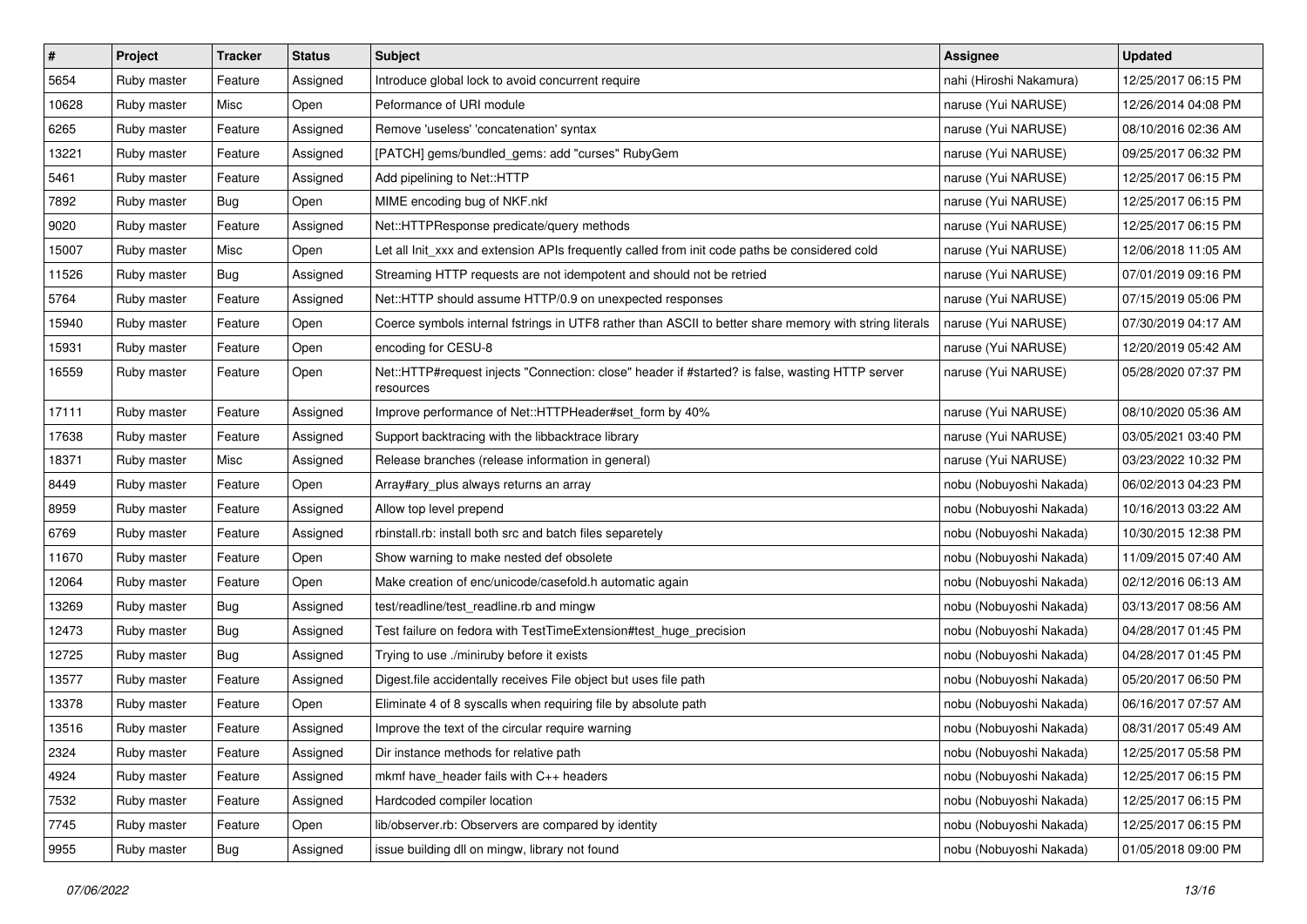| $\pmb{\#}$ | Project     | <b>Tracker</b> | <b>Status</b> | <b>Subject</b>                                                                                                                         | <b>Assignee</b>          | <b>Updated</b>      |
|------------|-------------|----------------|---------------|----------------------------------------------------------------------------------------------------------------------------------------|--------------------------|---------------------|
| 5317       | Ruby master | Bug            | Assigned      |                                                                                                                                        | nobu (Nobuyoshi Nakada)  | 01/05/2018 09:00 PM |
| 6360       | Ruby master | Bug            | Assigned      | Debug information build even without requesting it                                                                                     | nobu (Nobuyoshi Nakada)  | 01/05/2018 09:00 PM |
| 7964       | Ruby master | Bug            | Assigned      | Writing an ASCII-8BIT String to a StringIO created from a UTF-8 String                                                                 | nobu (Nobuyoshi Nakada)  | 01/05/2018 09:00 PM |
| 14692      | Ruby master | Misc           | Open          | Question: Ruby stdlib's Option Parser                                                                                                  | nobu (Nobuyoshi Nakada)  | 04/22/2018 05:53 AM |
| 14543      | Ruby master | <b>Bug</b>     | Assigned      | `make commit` show error of `common-srcs`                                                                                              | nobu (Nobuyoshi Nakada)  | 06/02/2018 04:17 AM |
| 14971      | Ruby master | Bug            | Open          | error: implicit declaration of function 'rb vm call0                                                                                   | nobu (Nobuyoshi Nakada)  | 09/06/2018 03:53 AM |
| 6012       | Ruby master | Feature        | Assigned      | Proc#source_location also return the column                                                                                            | nobu (Nobuyoshi Nakada)  | 02/12/2019 07:49 AM |
| 16025      | Ruby master | Misc           | Assigned      | 'st_check_for_sizeof_st_index_t' declared as array with a negative size (emscripten)                                                   | nobu (Nobuyoshi Nakada)  | 07/30/2019 11:20 AM |
| 15806      | Ruby master | Misc           | Assigned      | Explicitly initialise encodings on init to remove branches on encoding lookup                                                          | nobu (Nobuyoshi Nakada)  | 08/29/2019 04:29 AM |
| 8299       | Ruby master | <b>Bug</b>     | Assigned      | Minor error in float parsing                                                                                                           | nobu (Nobuyoshi Nakada)  | 12/30/2019 03:00 AM |
| 16747      | Ruby master | Misc           | Assigned      | Repository reorganization request                                                                                                      | nobu (Nobuyoshi Nakada)  | 05/22/2020 01:30 PM |
| 7840       | Ruby master | Bug            | Open          | -Wdeclaration-after-statement is valid for C/ObiC but not for C++                                                                      | nobu (Nobuyoshi Nakada)  | 06/02/2020 04:41 PM |
| 8270       | Ruby master | Feature        | Open          | Ruby should build without thread support (aka minix)                                                                                   | nobu (Nobuyoshi Nakada)  | 12/10/2020 08:53 AM |
| 16291      | Ruby master | Feature        | Open          | Introduce support for resize in rb_ary_freeze and prefer internal use of rb_ary_freeze and<br>rb_str_freeze for String and Array types | nobu (Nobuyoshi Nakada)  | 12/25/2020 02:43 AM |
| 17578      | Ruby master | Bug            | Assigned      | mkmf experimental C++ Support                                                                                                          | nobu (Nobuyoshi Nakada)  | 01/27/2021 03:51 AM |
| 7394       | Ruby master | Feature        | Assigned      | Enumerable#find ifnone parameter could be non-callable                                                                                 | nobu (Nobuyoshi Nakada)  | 02/10/2021 09:32 AM |
| 9010       | Ruby master | <b>Bug</b>     | Assigned      | ./configure --prefix= cannot handle directories with spaces                                                                            | nobu (Nobuyoshi Nakada)  | 04/26/2021 10:38 PM |
| 8460       | Ruby master | Feature        | Assigned      | PATCH: optparse: add keep_unknown option                                                                                               | nobu (Nobuyoshi Nakada)  | 05/27/2021 10:07 PM |
| 13298      | Ruby master | Bug            | Assigned      | mingw SEGV TestEnumerable#test_callcc                                                                                                  | nobu (Nobuyoshi Nakada)  | 06/04/2021 03:41 AM |
| 17662      | Ruby master | Misc           | Assigned      | The heredoc pattern used in tests does not syntax highlight correctly in many editors                                                  | nobu (Nobuyoshi Nakada)  | 06/30/2021 12:54 PM |
| 15305      | Ruby master | Feature        | Open          | [PATCH] include/ruby/ruby.h (RB_ALLOCV*): remove GC guard                                                                              | nobu (Nobuyoshi Nakada)  | 07/27/2021 11:39 AM |
| 16836      | Ruby master | Bug            | Assigned      | configure-time LDFLAGS leak into ruby pkg-config file                                                                                  | nobu (Nobuyoshi Nakada)  | 08/14/2021 09:10 AM |
| 10416      | Ruby master | <b>Bug</b>     | Open          | Create mechanism for updating of Unicode data files downstreams when we want                                                           | nobu (Nobuyoshi Nakada)  | 10/08/2021 06:40 AM |
| 12436      | Ruby master | Bug            | Assigned      | newline argument of File.open seems not respected on Windows                                                                           | nobu (Nobuyoshi Nakada)  | 10/25/2021 09:07 AM |
| 16497      | Ruby master | Bug            | Assigned      | StringIO#internal_encoding is broken (more severely in 2.7)                                                                            | nobu (Nobuyoshi Nakada)  | 10/26/2021 04:31 PM |
| 18623      | Ruby master | Bug            | Open          | `make runnable` does not work                                                                                                          | nobu (Nobuyoshi Nakada)  | 03/16/2022 01:28 AM |
| 16978      | Ruby master | Feature        | Open          | Ruby should not use realpath for __FILE_                                                                                               | nobu (Nobuyoshi Nakada)  | 04/01/2022 11:30 AM |
| 11299      | Ruby master | Feature        | Open          | [PATCH] use Array instead of custom struct for generic ivars                                                                           | normalperson (Eric Wong) | 06/24/2015 12:38 AM |
| 13721      | Ruby master | Feature        | Assigned      | [PATCH] net/imap: dedupe attr keys in Net::IMAP::FetchData                                                                             | normalperson (Eric Wong) | 07/27/2017 09:51 AM |
| 10328      | Ruby master | Feature        | Open          | [PATCH] make OPT_SUPPORT_JOKE a proper VM option                                                                                       | normalperson (Eric Wong) | 01/05/2018 09:01 PM |
| 15072      | Ruby master | <b>Bug</b>     | Open          | thread.c:4356:5: error: implicit declaration of function 'ubf_list_atfork'                                                             | normalperson (Eric Wong) | 09/20/2018 03:32 AM |
| 14901      | Ruby master | Feature        | Assigned      | [PATCH] do not block SIGCHLD in normal Ruby Threads                                                                                    | normalperson (Eric Wong) | 07/19/2021 05:23 AM |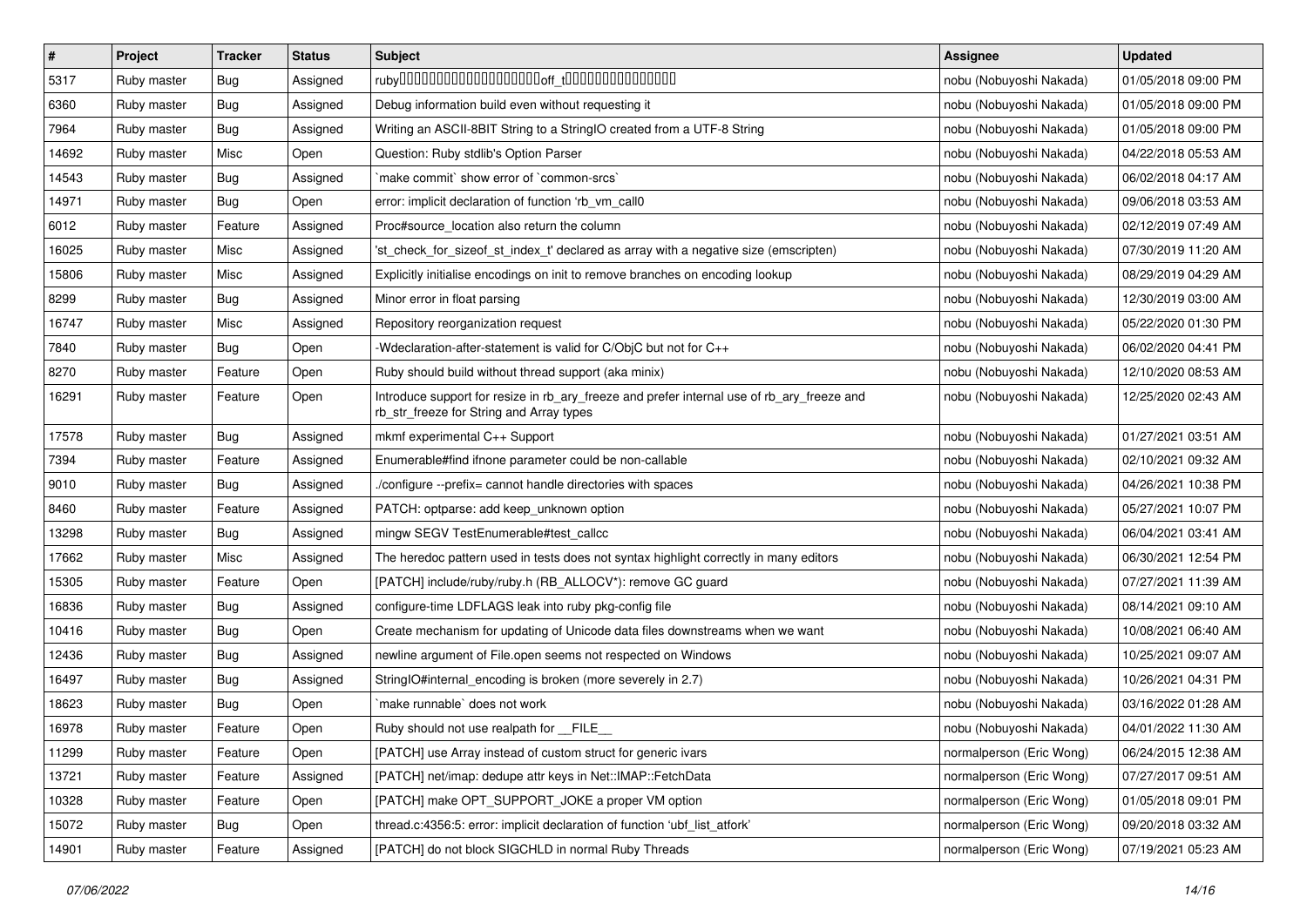| $\vert$ # | Project     | Tracker    | <b>Status</b> | <b>Subject</b>                                                                | <b>Assignee</b>                       | <b>Updated</b>      |
|-----------|-------------|------------|---------------|-------------------------------------------------------------------------------|---------------------------------------|---------------------|
| 18727     | Ruby master | <b>Bug</b> | Assigned      | Make failed on x86_64-cygwin (LoadError)                                      | peterzhu2118 (Peter Zhu)              | 04/16/2022 05:15 AM |
| 16805     | Ruby master | Misc       | Assigned      | Coroutine's license is unclear                                                | ReiOdaira (Rei Odaira)                | 07/01/2021 10:09 PM |
| 12582     | Ruby master | Bug        | Assigned      | OpenSSL Authenticated Encryption should check for tag length                  | rhenium (Kazuki Yamaguchi)            | 04/28/2017 01:45 PM |
| 12354     | Ruby master | Feature    | Assigned      | PKey::EC Can't output public key pem when private key exists                  | rhenium (Kazuki Yamaguchi)            | 07/24/2019 10:57 PM |
| 8126      | Ruby master | Feature    | Assigned      | OpenSSL::SSL::SSLSocket does not define #recv and #send messages              | rhenium (Kazuki Yamaguchi)            | 08/08/2019 11:05 PM |
| 18658     | Ruby master | Bug        | Open          | Need openssl 3 support for Ubuntu 22.04 (Ruby 2.7.x and 3.0.x)                | rhenium (Kazuki Yamaguchi)            | 05/30/2022 08:06 PM |
| 5434      | Ruby master | Feature    | Assigned      | Allow per-class whitelisting of methods safe to expose through DRb            | seki (Masatoshi Seki)                 | 12/25/2017 06:15 PM |
| 14412     | Ruby master | Feature    | Assigned      | DRb UNIX on local machine: add support for getpeereid()                       | seki (Masatoshi Seki)                 | 01/28/2018 12:51 PM |
| 13864     | Ruby master | Bug        | Assigned      | Rinda multicast test failures due to missing default route                    | seki (Masatoshi Seki)                 | 08/17/2021 07:16 AM |
| 12281     | Ruby master | Feature    | Assigned      | Allow lexically scoped use of refinements with `using {}` block syntax        | shugo (Shugo Maeda)                   | 06/13/2016 07:44 AM |
| 6682      | Ruby master | Feature    | Assigned      | Add a method to return an instance attached by a singleton class              | shyouhei (Shyouhei Urabe)             | 12/25/2017 06:15 PM |
| 17289     | Ruby master | Bug        | Assigned      | Time#strftime occurs Segmentation Fault on ruby-2.7.2p137                     | shyouhei (Shyouhei Urabe)             | 11/05/2020 07:57 AM |
| 17376     | Ruby master | Misc       | Assigned      | Reduce number of GitHub Actions                                               | shyouhei (Shyouhei Urabe)             | 12/10/2020 11:50 AM |
| 18726     | Ruby master | Misc       | Open          | CI Error on c99 and c2x                                                       | shyouhei (Shyouhei Urabe)             | 04/19/2022 09:05 AM |
| 18893     | Ruby master | Bug        | Open          | Don't redefine memcpy(3)                                                      | shyouhei (Shyouhei Urabe)             | 07/06/2022 12:26 AM |
| 11955     | Ruby master | Feature    | Assigned      | Expose Object that Receives logs in Logger                                    | sonots (Naotoshi Seo)                 | 11/09/2017 11:35 AM |
| 9115      | Ruby master | Bug        | Assigned      | Logger traps all exceptions; breaks Timeout                                   | sonots (Naotoshi Seo)                 | 08/20/2019 12:47 PM |
| 13622     | Ruby master | Misc       | Assigned      | Documentation missing                                                         | stomar (Marcus Stollsteimer)          | 06/03/2017 07:27 AM |
| 6613      | Ruby master | Feature    | Assigned      | VT_RECORD, IRecordInfo Support in WIN32OLE                                    | suke (Masaki Suketa)                  | 12/25/2017 06:15 PM |
| 15239     | Ruby master | Feature    | Assigned      | [patch] test-spec win32ole                                                    | suke (Masaki Suketa)                  | 12/29/2019 01:04 PM |
| 5334      | Ruby master | Bug        | Assigned      | Segmentation fault in InternetExplorer IServiceProvider interface             | suke (Masaki Suketa)                  | 12/30/2019 03:00 AM |
| 9590      | Ruby master | Feature    | Open          | introduce st_foreach_update and st_foreach_update_check for performance.      | tarui (Masaya Tarui)                  | 01/05/2018 09:00 PM |
| 7518      | Ruby master | Feature    | Assigned      | Fiddle::Pointer#to_str and Fiddle::Pointer#to_int should be removed           | tenderlovemaking (Aaron<br>Patterson) | 08/15/2013 04:56 AM |
| 7488      | Ruby master | Feature    | Assigned      | Receiving object_id in object creation probes                                 | tenderlovemaking (Aaron<br>Patterson) | 12/25/2017 06:15 PM |
| 7788      | Ruby master | Feature    | Open          | YAML Tag Schema Support                                                       | tenderlovemaking (Aaron<br>Patterson) | 12/25/2017 06:15 PM |
| 11292     | Ruby master | Feature    | Open          | objspace: Dump type of special consts                                         | tmm1 (Aman Karmani)                   | 06/22/2015 04:22 AM |
| 11599     | Ruby master | Feature    | Open          | Dump entries of hash in ObjectSpace                                           | tmm1 (Aman Karmani)                   | 11/24/2015 05:52 PM |
| 10038     | Ruby master | Feature    | Assigned      | Extend ObjectSpace.dump to expose buffer addresses for String and Array       | tmm1 (Aman Karmani)                   | 01/05/2018 09:01 PM |
| 11142     | Ruby master | Bug        | Open          | Command line argument parser on windows handles double quotes inconsistently. | usa (Usaku NAKAMURA)                  | 05/12/2015 04:09 PM |
| 12653     | Ruby master | Feature    | Assigned      | Use wide WinAPI for rb_w32_getcwd                                             | usa (Usaku NAKAMURA)                  | 09/12/2016 06:35 AM |
| 15166     | Ruby master | Feature    | Assigned      | 2.5 times faster implementation than current gcd implmentation                | watson1978 (Shizuo Fujita)            | 04/26/2019 09:12 PM |